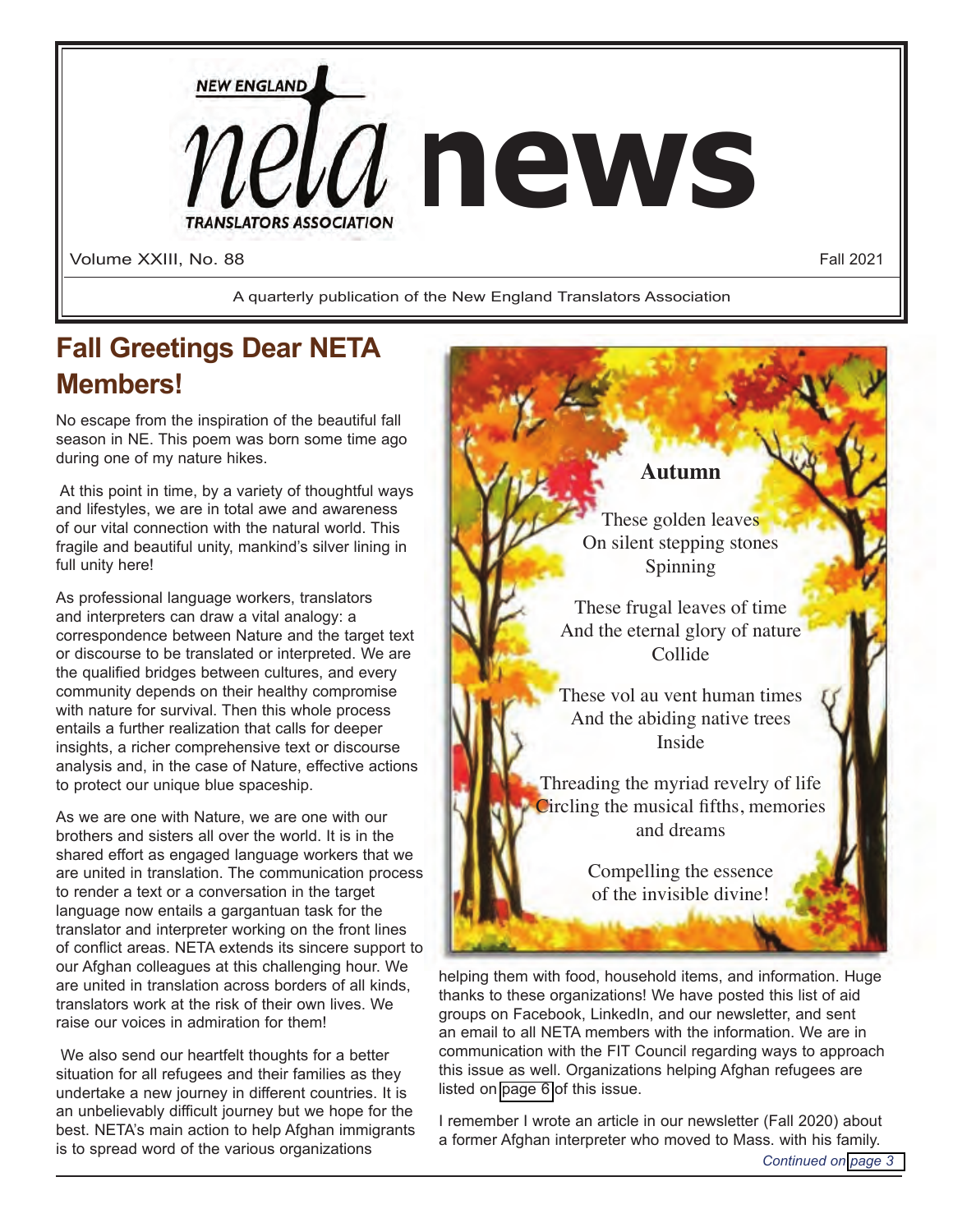## **NETA Officers and Committees**

BOARD OF DIRECTORS Lesley Andrews Inés Fusco Sybil Gilchrist Stephanie Newton Laura Rojo MacLeod Stephen Sanford Rokhaya Smith board@netaweb.org

PRESIDENT Diana Rhudick drhudick1@gmail.com

VICE PRESIDENT Lesley Andrews

**SECRETARY** Rokhaya Smith; Stephanie Newton

## *In this issue...*

| • September monthly meeting review<br>NETA's 2021 Translation Bash  pages 4-5 |
|-------------------------------------------------------------------------------|
|                                                                               |
| . Increasing your NETA online privacy page 7                                  |
| • Latinx vs. Latino vs. Hispanic page 7                                       |
| • Twenty-Fifth Conference Articles  pages 8-14                                |
| • Announcement of NETA's                                                      |
| • NETA Board meeting minutes                                                  |
| • NETA First "Ask Me Anything" Session  page 17                               |

TREASURER Crystal Zhong

ACADEMIC DIVISION Diego Mansilla diego.mansilla@umb.edu

PROGRAMS Marian Comenetz programs@netaweb.org

MEMBERSHIP Antje Ruppert membership@netaweb.org

2022 CONFERENCE COMMITTEE netaconference@netaweb.org

#### **NETA News Volume XXIII, No. 88** Fall 2021

**NETA News** is a quarterly publication of the New England Translators Association. The opinions expressed herein are those of the authors and not necessarily those of NETA. We reserve the right to refuse submissions.

**Editor** Laura Rojo MacLeod

**Copy Editor** Marian Comenetz

**Layout**  Sarah Heller

#### **Submissions**

Submissions, comments and letters to the editor are welcome. Articles are subject to editing for grammar, punctuation, and space limitations. Upon request, a proof will be sent to you for review.

#### **Deadlines for submissions:**

Fall issue: Sept. 30, Winter issue: Jan. 15, Spring issue: March 15, Summer issue: June 15. Please send all correspondence, including requests for permission to reprint articles, to newsletter@netaweb.org.

#### **Delivery**

Notification of NETA News is e-mailed to all members. It is available at netaweb.org.

#### **Change of Address**

If you move or change e-mail addresses, please update your profile on the website or send to the Membership Coordinator. membership@netaweb.org

**Website** Netaweb.org

**Facebook** facebook.com/Netaweb

**Twitter** twitter.com/NETAtrans

**NETA online forum**: neta@groups.io To join: neta+subscribe@groups.io **NETA alternative forum**: alt-neta@groups.io To join: alt-neta+subscribe@groups.io To subscribe to a forum, you must be a current member.

**Look for the NETA Group on LinkedIn at:** http://tinyurl.com/ovehyp

**Membership information** NETA accepts individual members only. A one-year membership is \$50. NETA offers a \$30 membership for students of translation and/or interpreting and individuals aged 65 or older. If you need a membership application or have other membership questions, contact: Subscription to this newsletter is included with your membership.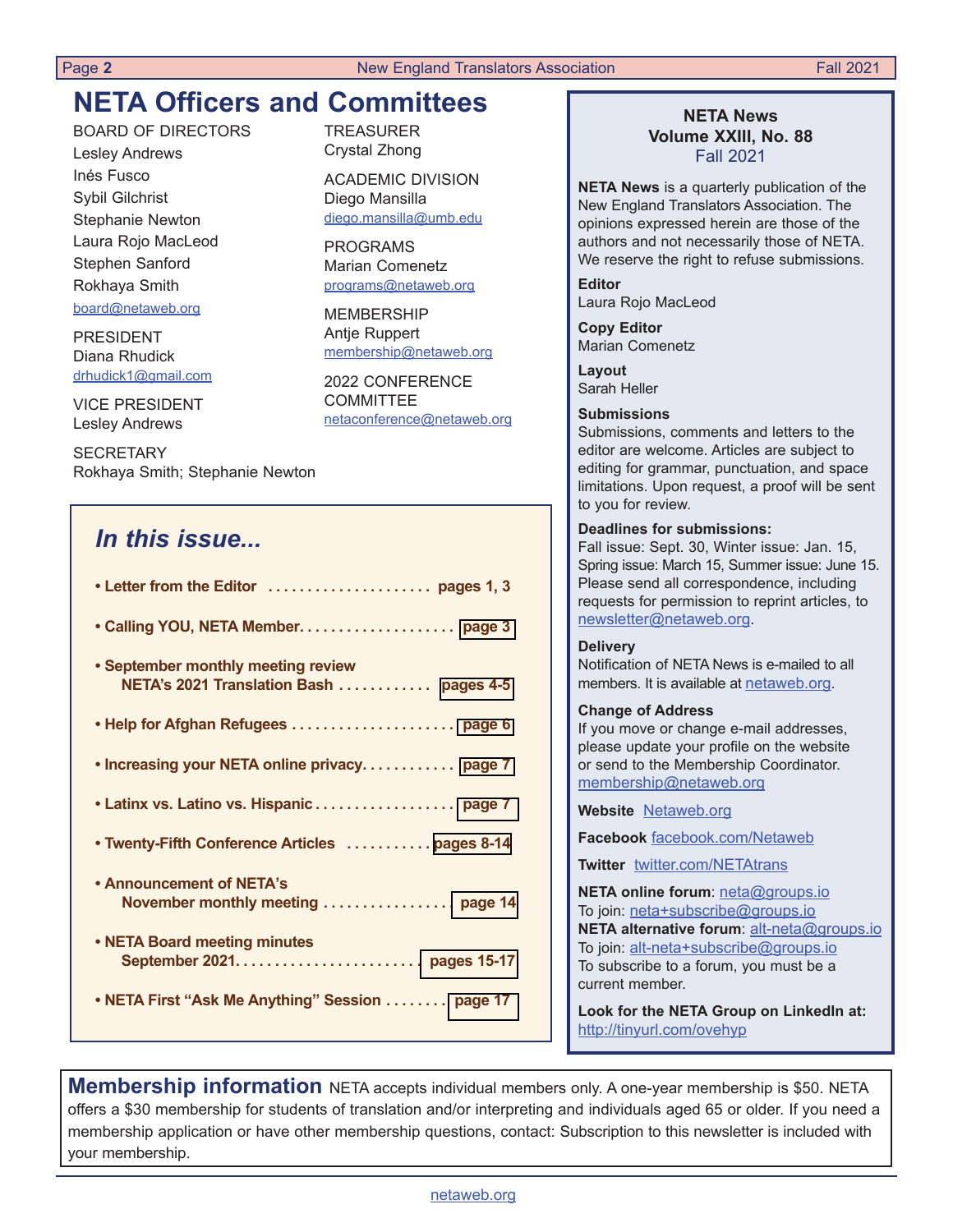## <span id="page-2-0"></span>**Fall Greetings from the Editor**

*continued from page 1*

Fortunately, they are doing well, and expecting other families to arrive as well. We look forward to a better life journey for them here!

We are one, we are united in translation! In total solidarity with our Afghan colleagues, refugees and their families.

Also on unity, I'd like to encourage our members to feel they really are part of the FIT family. Check the FIT w[ebsite](https://www.fit-ift.org/), the resources, the connections, the variety of possibilities for all. Link to their September newsletter [here.](https://wa1.fit-ift.org/wp-content/uploads/2021/09/translatio_2021_3_EN.pdf) NETA shares the mission and values of the organization. Last month, we received the FIT Strategic Plan, with its core values of visibility, community and progress for our profession plus action points ahead. Quote from FIT: *"OUR VISION. A united, sustainable, recognized profession to fulfil the expanding global need for translation. OUR VALUES. The values underpinning FIT processes, actions and interactions are: Visibility: professionalism, fairness, accountability and transparency. Community: commitment to community and collaboration in a spirit of diversity and respect. Progress: sustainability in all its senses; human, professional and ecological."*

Finally, I'm delighted to briefly mention Carolina Bellino, from San Juan, Argentina, the graphic designer who won the 2021 FIT design. *¡Felicitaciones compatriota!*

"United in translation" is her art piece and she loves all art; she feels like a translator: she translates ideas into design. Quote: *"I was inspired by the theme 'United in translation' and the FIT logo itself to create the structure for the main design. The letters in the logo were transformed into people – translators, interpreters and terminologists – holding the principal element that represents translation: a rounded speech bubble consisting of arrows symbolizing source and*



We want your Happy T&I Favorite Story!



Send your favorite experience as a translator or interpreter. Tell us why in 500 words, add a pic! Please send it to [newsletter@netaweb.org](mailto:newsletter%40netaweb.org?subject=My%20Story).

**United** in translation **Unis** ans la traduction C2021 International Federation of Translators. All rights reserves<br>Fedération Internationale des Traducteurs. Tous droits réservés ...

> *FIT 2021 Poster "United in Translation" by Graphic Designer Carolina Bellino*

*target languages and the process of translation with the bubble containing the continents of the Earth on the left and the horizontal lines on the right representing the written or oral text created as a result of the translation."*

Last but not least, special good vibes of unity and care to colleagues working in the field of indigenous languages and to our native nations, Nature first super defenders!

My sincere warm wishes for your well-being as the new season unfolds. We are one in this journey, together we win.

Now for your happy NETA hour, please check the important content of our conference write- ups and the Super Summer Bash delights! Enjoy!

Laura

From the editor's desk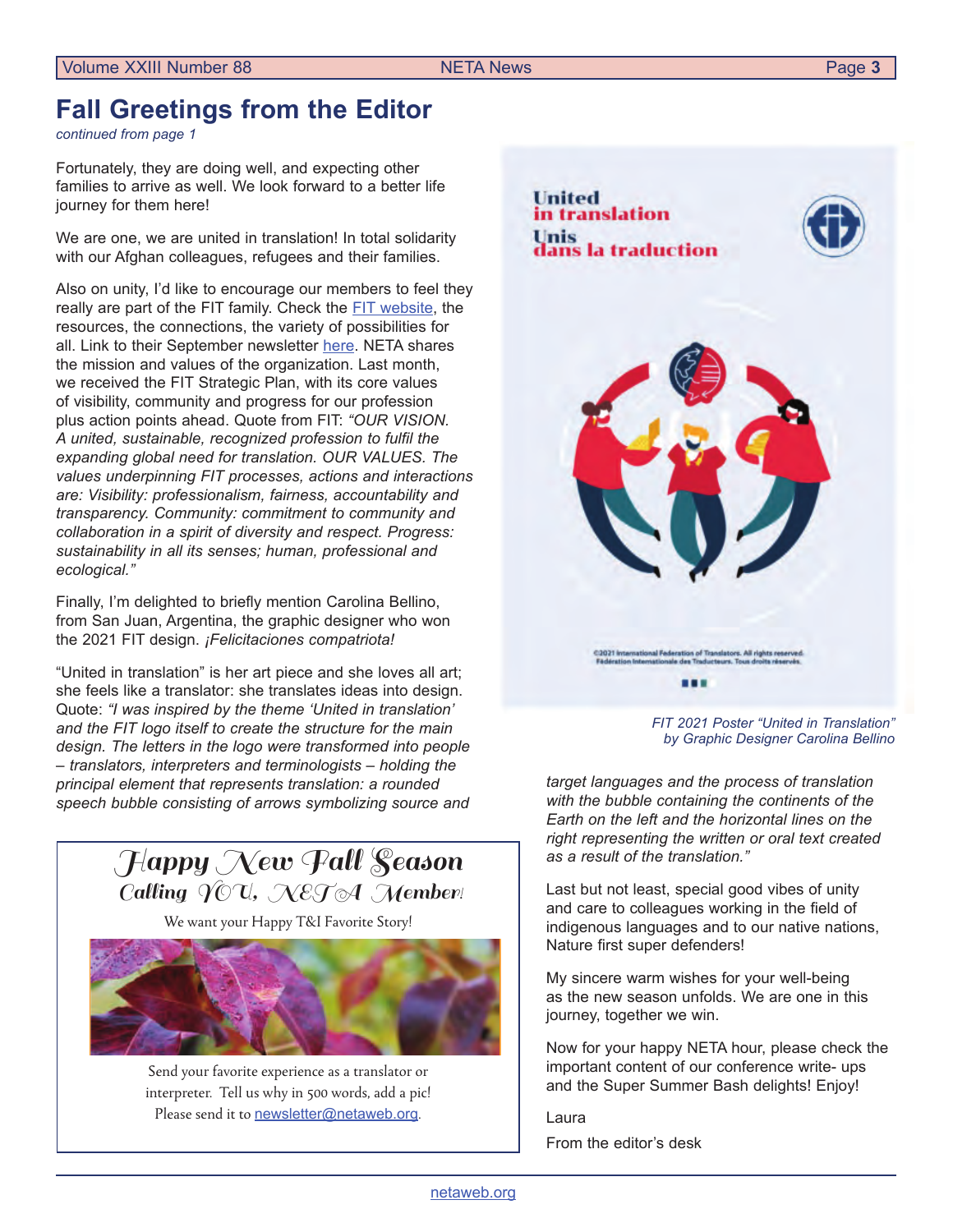## <span id="page-3-0"></span>**NETA's 2021 Translation Bash**

### NETA's Monthly Meeting, September 18, 2021

#### *Reviewed by Marian Comenetz*

*St. Jerome, the bible translator and patron saint of translators and interpreters, was born on September 30. Beginning in 1953, when the International Federation of Translators (FIT) was established, St. Jerome's Day—as September 30 was then called—was marked in ad hoc fashion. In 1991, the Public Relations Committee of FIT launched the idea of an International Translation Day to promote the translation field. In May 2017 the United Nations passed a draft resolution declaring September 30 International Translation Day.*

#### *For the past 16 years, NETA has been celebrating International Translation Day with a workshop that we call a "translation bash."*

"How Life Could Get Better (or Worse) After Covid": Such was the title of the source text considered by three of the four groups (Eng>Fr, Eng>Port, Eng>Sp) at this year's iteration of NETA's translation bash. The topic was utterly germane to our times. The text itself presented myriad challenges that were energetically debated with full concentration for the two core hours of this event, after which certain



|   | e.<br>理<br>涯<br><b>F-</b><br>$0 - 114$                                                                                                                                                                                                                         | AABbCcDr AaBbCcDr AaBbC AaBbCcl AaB<br>* Normal   5 No Spac Heading 1" Heading 2<br>Title                                                                                                                                                                                                                        | Subtitle SubtleTric. Emphasis | AuBbCcC AdBbCcDi AdBbCcDi AuBbCcDi AaBbCcDi AdBbCcDi<br>Messell. | Storing |  |
|---|----------------------------------------------------------------------------------------------------------------------------------------------------------------------------------------------------------------------------------------------------------------|------------------------------------------------------------------------------------------------------------------------------------------------------------------------------------------------------------------------------------------------------------------------------------------------------------------|-------------------------------|------------------------------------------------------------------|---------|--|
| ñ | Feragraph<br>ñ                                                                                                                                                                                                                                                 | Serarent utm/s maintenant.                                                                                                                                                                                                                                                                                       | Styles                        |                                                                  |         |  |
|   |                                                                                                                                                                                                                                                                |                                                                                                                                                                                                                                                                                                                  |                               |                                                                  |         |  |
|   |                                                                                                                                                                                                                                                                |                                                                                                                                                                                                                                                                                                                  |                               |                                                                  |         |  |
|   | Our team used a range of                                                                                                                                                                                                                                       | Notre équipe a eu recours à                                                                                                                                                                                                                                                                                      |                               |                                                                  |         |  |
|   | methodological techniques to<br>quantify general sentiment.<br>along with common and<br>unique themes in scientists'<br>responses.                                                                                                                             | diverses techniques<br>méthodologiques pour<br>quantifier le sentiment général,<br>ainsi que les thèmes récurrents<br>et les thèmes uniques relevés<br>dans les réponses des<br>scientifiques.                                                                                                                   |                               |                                                                  |         |  |
|   | The results of this interview<br>series were surprising, both<br>in terms of the variability and<br>ambivalence in expert<br>predictions.                                                                                                                      | Les résultats de cette série<br>d'entretiens sont surprenants,<br>tant dans leur variété que dans<br>l'ambivalence des prévisions des<br>experts.                                                                                                                                                                |                               |                                                                  |         |  |
|   | Though the pandemic has<br>and will continue to create<br>adverse effects for many<br>aspects of our society, the<br>experts observed, there are<br>also opportunities for<br>positive change, if we are<br>deliberate about learning<br>from this experience. | Ces derniers ont indiqué que<br>même si la pandémie a entraîné<br>et continue de produire des<br>effets négatifs pour plusieurs<br>aspects de notre société, il<br>existe également des possibilités<br>de changements positifs si les<br>enseignements tirés de cette<br>expérience sont mûrement<br>réfléchis. |                               |                                                                  |         |  |

highlights were singled out for consideration when the groups reconvened to display their final versions via screen sharing. It is always worthwhile to compare the output of each group working in a different Romance language. To round things out, the Sp>Eng group, which worked with a Spanish source text on the same topic that group leader Andy Klatt had identified, encountered its own set of challenges, a few of which were shared for all to hear.

This was our second year running the bash via Zoom. Our president, Diana Rhudick, welcomed the participants. Then as always, Lesley Andrews, NETA's vice president, handled the tech side of things with supreme competence. After starting us up as a whole group, she assigned participants by language to Zoom rooms for the heavy-duty discussion, and then brought us back together two hours later. Lesley and I visited each room more than once during the course of the proceedings. We both found participants fully focused and engrossed in discussion. This was true not only for the larger groups. but of the two-person Eng>Port pair, consisting of one native and one non-native speaker, *Continued on page 5*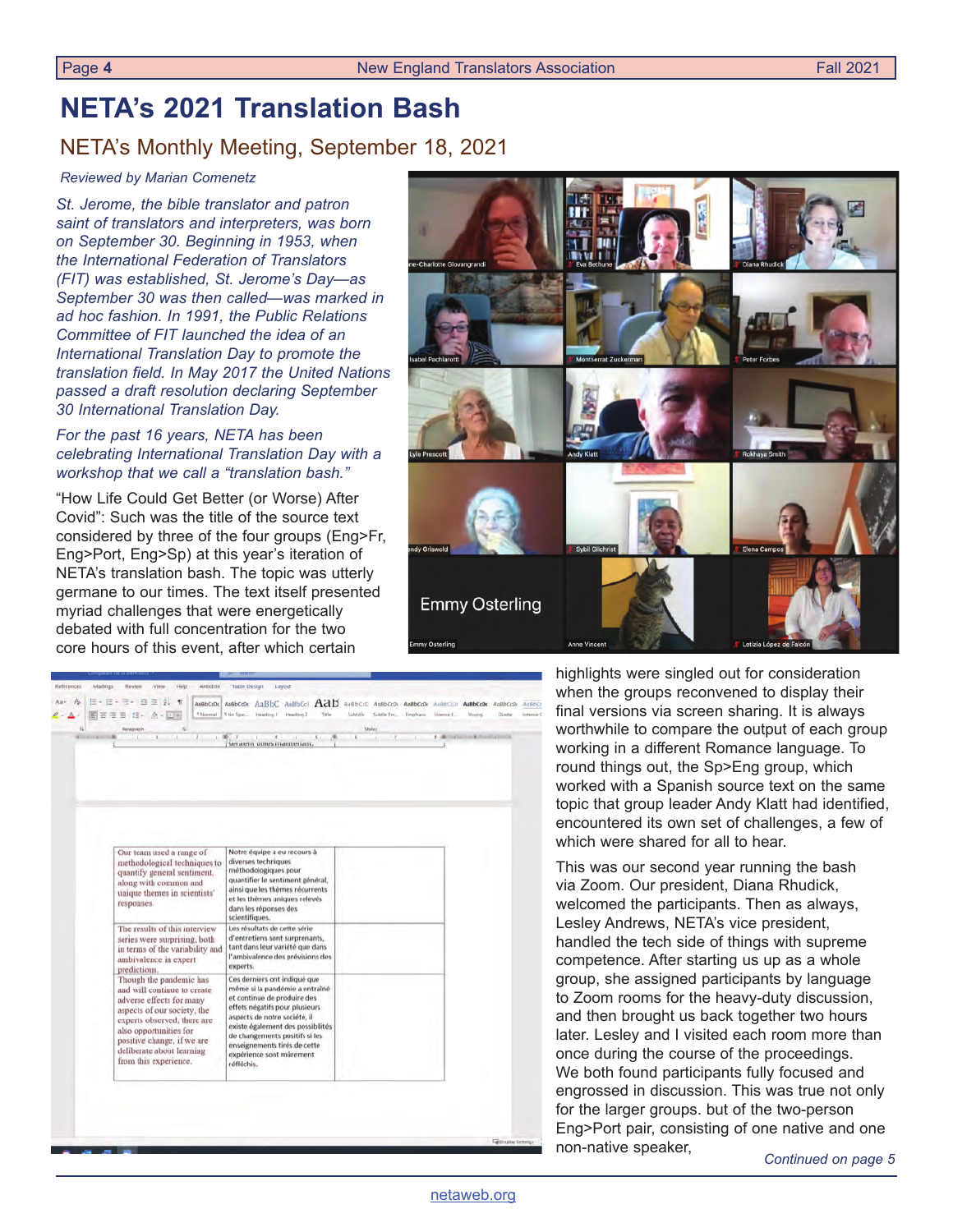## <span id="page-4-0"></span>**NETA's 2021 Translation Bash**

#### *Continued from page 4*

who engaged in their translation with striking geniality. Our group leaders, Erika Schulz, Rokhaya Smith, and Andy Klatt, had researched key elements of the source texts, thus adding further substance to the unfolding debates. In written practice, is "Covid" masculine or feminine, or for that matter, is the use of an article warranted at all? Where did the so-called Spanish flu originate? Is that phrase used in Spain and/ or Latin America, or might that scourge be referred to as "the 1918 flu"? Not researched, but vigorously discussed, were matters of verb tense (use of historic present), register (is "épiphénomène," which seemed like the mot juste for "side show," appropriate for a text for the general public?), and liberty: just how much leeway can one take to add flow to a translation?

We have now learned from experience that the bash can be successfully run via Zoom, and that in fact, there are distinct advantages of running it that way. Aside from saving participants the time for commuting and dealing with the vagaries of traffic and weather, we can welcome people from far and wide. This year, for example, the bash was alluded to in the ATA's French Language Division discussion list, yielding a couple more participants than we have had in the past. More broadly, people can join in from afar (Miami, Seattle, and even Cape Town, South Africa!). Then, too, as always, NETA monthly meeting attendees originally hailed from many countries, this time ranging from Argentina to Senegal and from Switzerland to Paraguay, and any number of points in between.

One final matter bears mention: At the start of this year's bash, we again welcomed past board member and conference academic division head Diego Mansilla. He and his wife, Adel, met at the bash several



years ago, and their son, Adrian, was born on bash day four years ago--truly our "NETA baby"!

All in all, thanks to the yeoman efforts of our group leaders and Lesley, and judging from the engagement and enthusiasm of our attendees, NETA's 16th annual translation bash can justifiably be deemed a great success.

| 圓<br>σ                                                                                                                  | Bash 2021 text_bilingual.docx - Word                                                  | <b>Table Tools</b>                                                                                                                                                                       |
|-------------------------------------------------------------------------------------------------------------------------|---------------------------------------------------------------------------------------|------------------------------------------------------------------------------------------------------------------------------------------------------------------------------------------|
| File<br>Home<br>Design<br>Layout<br><b>References</b><br>Insert                                                         | <b>Mailings</b><br><b>Review</b><br>View                                              | <b>Table Design</b><br>Tell me wha<br>Help<br>Layout                                                                                                                                     |
| A A<br>Times New Romal + 16<br>Aa y A<br>Paste<br>also x, x2<br>之。<br>Clipboard IS<br>Font                              | <b>Ex Ex Ex # #</b><br># > 点 > H +<br>至<br>Paragraph                                  | $\sqrt{q}$<br>91<br>AaBbCcl AaBbCcDd AaBbCcDd<br>Heading 1<br>* Normal<br>1 No Spac.<br>Styles                                                                                           |
| mpian<br><b>a <i>SIMUSHU</i></b><br>iat time-, even                                                                     | gripe de 1918 como                                                                    | auon lauu, uuburruu la                                                                                                                                                                   |
| - ventually lost one of<br>rs to the disease.<br>we recall much more<br>emics: the Asian flu of<br>e Hong Kong flu from | causa de dicha enfermedad.<br>Tampoco recordamos mucho<br>acerca de las pandemias más | Nebenschauplatz, es decir, como<br>un espectáculo paralelo en su vida<br>durante ese período; aunque más<br>tarde perdería a una de sus hijas a<br>recientes: la gripe asiática de 1957. |
| $\overline{4}$<br>Page 2 of 4<br>Spanish (Spain)<br>935 words<br>ΠB                                                     |                                                                                       |                                                                                                                                                                                          |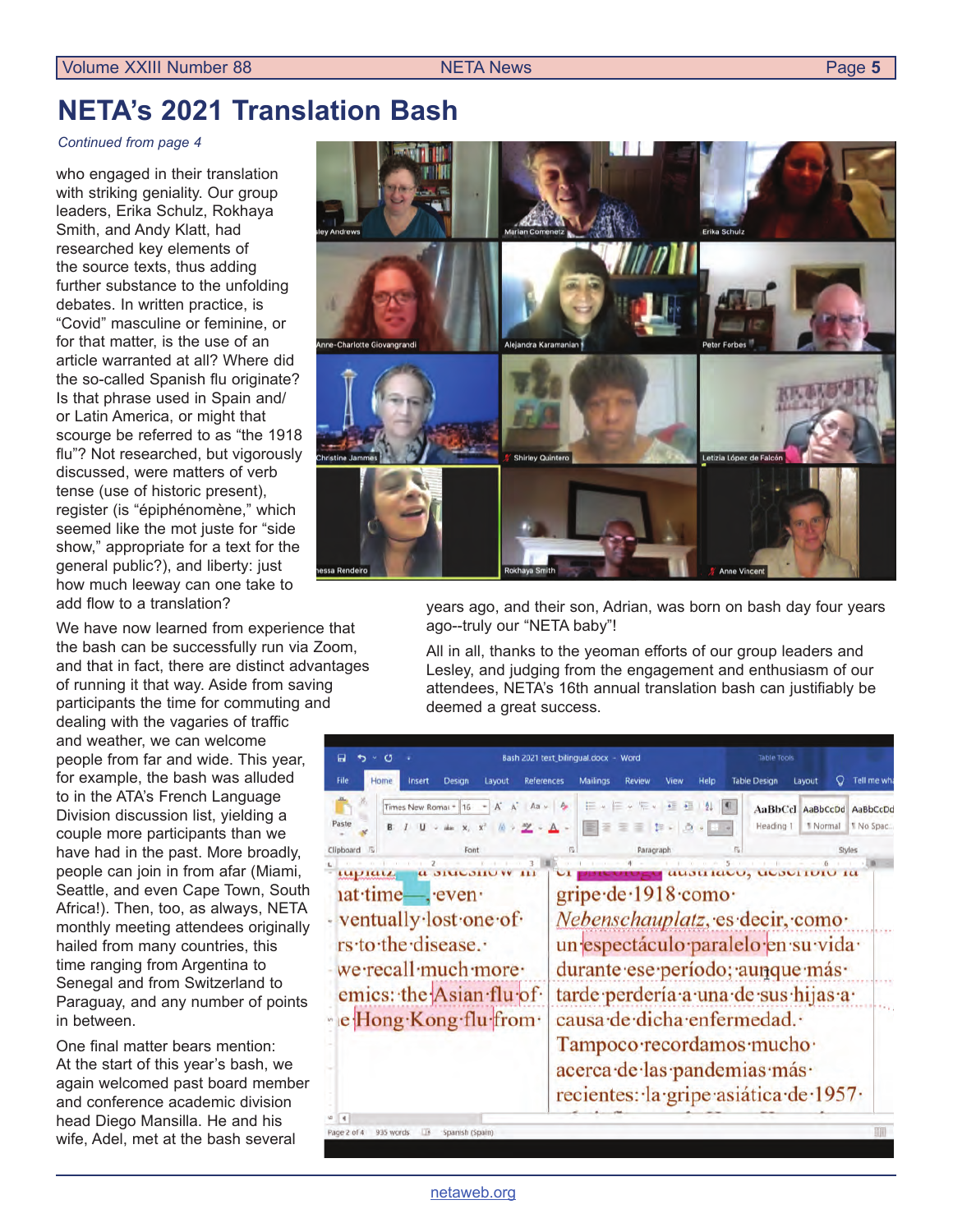## <span id="page-5-0"></span>**Help for Afghan Refugees**

*List compiled by Diana Rhudick*

### **Special Immigrant Visa (SIV) holders**

The Afghan Special Immigrant Visa (SIV) program was created by Congress to provide permanent protection to Afghans affiliated with US missions such as translators and interpreters. Those eligible can apply for a visa for themselves, as well as for their spouse and any unmarried children under 21. United States has not released a specific number of SIVs at this time but is making space for at least 20-22,000 people. The [New York Times](https://www.nytimes.com/2021/09/16/us/politics/afghan-refugees.html) reported as of Sept. 14, about 64,000 evacuees from Afghanistan had arrived in the US. Most are still on military bases waiting to complete the procedures that will allow them to be resettled.

### **No One Left Behind**

The focus of this nonprofit organization is twofold: They seek to revamp the State Department's 14-step process for SIVs and to also ease the transition for those who have been resettled in the US. They are focusing efforts on helping Afghans in the process of getting an SIV. The group has resources to help people navigate the process as well as recommendations for other groups that can assist. They are accepting donations, and report that \$0.76 of every dollar goes directly to the SIV families. Visit their [website](https://nooneleft.org/impact/). They can also be reached at info@nooneleft.org.

### **Keeping Our Promise**

This organization provides resettlement assistance to "endangered wartime allies who served US interests in conflict and war zones." Individuals and groups can donate money or time, and their audited financials are available on their [website](https://www.keepingourpromise.org/).

#### **Evacuate Our Allies**

[Evacuate Our Allies](https://www.evacuateourallies.org/home) is a coalition of groups working together to evacuate and resettle Afghan allies who are in the Special Immigrant Visa process and other vulnerable Afghans. The international human rights organization provides information and resources on how to contact your representatives to urge them to take action. They report that one issue they are having is housing Afghan refugees that have made it to the United States, so if you would like to volunteer in any way to include housing families, email list@evacuateourallies.org and somebody will contact you.

#### **International Refugee Assistance Project**

IRAP provides legal assistance to refugees to help them navigate through the process of relocating, whether it be via SIV or other means. Their [website](https://refugeerights.org/) is filled with resources for those wishing to help refugees and their families.

#### **Seth Moulton, Congressman**

Massachusetts Representative Seth Moulton is a Marine Corps veteran who has been advocating for Afghans for months and has set up a form on Google Docs for people to [request assistance](https://docs.google.com/document/d/1eY7iMt2U7Q-lpXrcgfyNL1ln1sL9i-4fsQAoLtmC438/edit) for a specific Afghan family.

### **UNHCR**

UNHCR, the UN Refugee Agency, is providing displaced Afghans with emergency shelter, water, food and healthcare. You can learn more and donate [here](https://help.unhcr.org/afghanistan/).

#### **International Rescue Committee**

The International Rescue Committee is working to help displaced people in Afghanistan with various types of aid, including emergency cash assistance and protection services. They are also helping Afghan refugees resettle in the United States. You can donate [here](https://help.rescue.org/donate/afghanistan?ms=gs_ppc_fy21_afghanistan_dmusa_aug&initialms=gs_ppc_fy21_afghanistan_dmusa_aug&gclid=CjwKCAjw5c6LBhBdEiwAP9ejG51XvG7-P7hLlvnNpR0c5FLDmPbyAdDWmVsvaaem7VKU1hQsc5MNYhoCVy8QAvD_BwE).

### **AfghanAid**

[AfghanAid](https://www.afghanaid.org.uk/) is providing emergency cash assistance, food and hygiene kits to displaced families.

### **Lutheran Immigration and Refugee Services**

[Lutheran Immigration and Refugee Services](https://www.lirs.org/) is helping Afghan refugees to resettle. Their [Neighbors in Need: Afghan Allies Fund](https://givingcompass.org/fund/neighbors-in-need-afghan-allies-fund) provides food, housing assistance, clothing, and other basic needs for Afghans.

### **Ascentria Care Alliance**

**[Ascentria Care Alliance](https://www.ascentria.org/our-services/services-for-new-americans/help-welcome-afghans?gclid=CjwKCAjw5c6LBhBdEiwAP9ejGxgsf7jlqjdqlRB0NgPRFoqDohNmFBgBsdiv2Y_3G8K9ZsmGjcDM0hoCs54QAvD_BwE) is resettling Afghan** families throughout Massachusetts, as well as in New Hampshire areas. They also are training people in a community to become a Neighborhood Support Group.

#### **International Institute of New England**

[IINE](https://iine.org/volunteer/) creates opportunities for refugees and immigrants to succeed through resettlement, education, career advancement and pathways to citizenship. They have offices in Manchester, NH. They are forming volunteer teams focused on specific activities such as airport pickup, apartment setup, and food distribution. After you sign up to volunteer, you will be asked for your interest area and availability.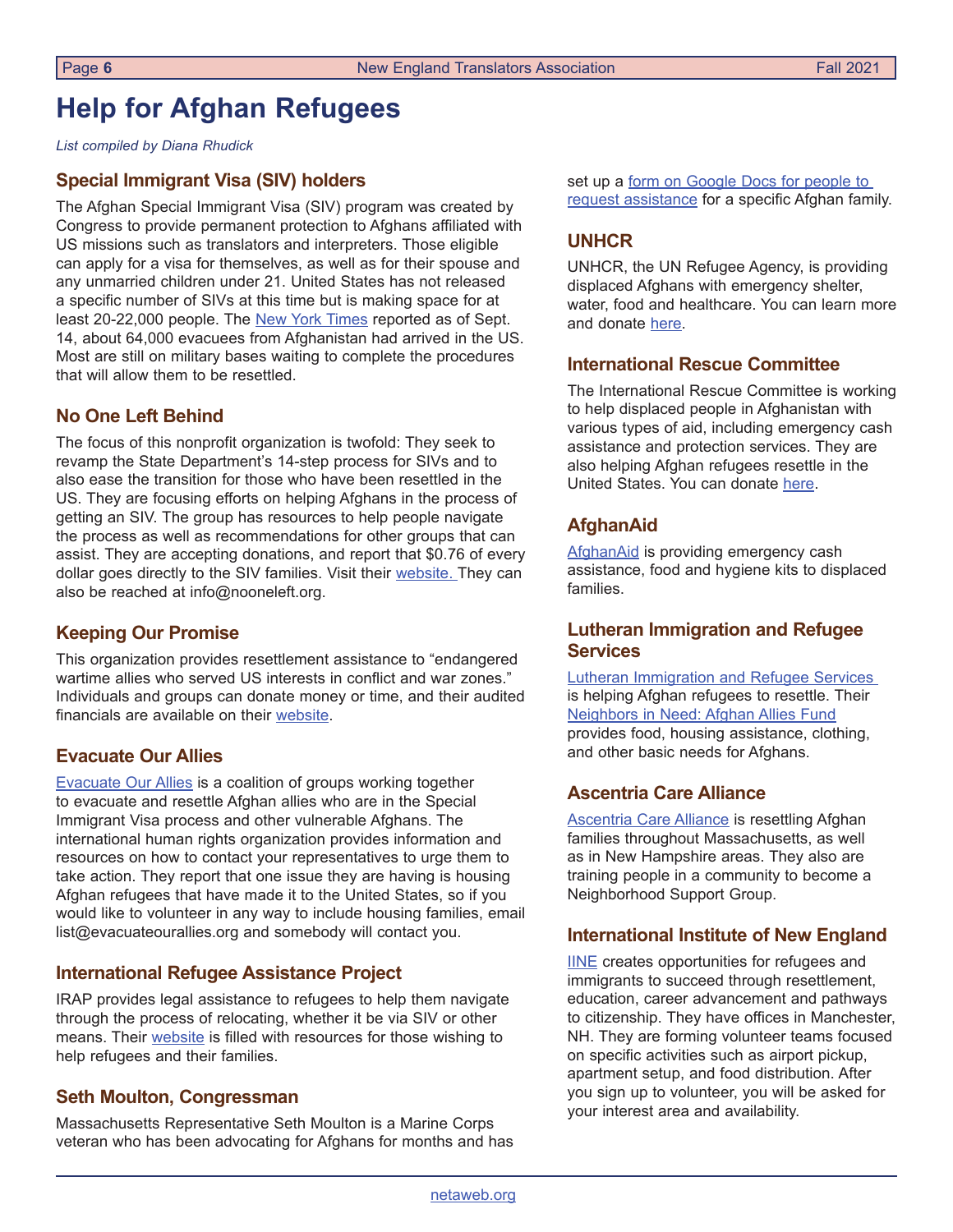## <span id="page-6-0"></span>**Instructions on How to Increase Your NETA Online Privacy**

*by Diana Rhudick*

If your name and contact information are included in NETA's online directory, be aware that these may be harvested by anyone using the web. The instructions below explain how to hide specific fields in your profile, which will of course also become hidden to potential clients.



#### Help NETA à × Additional Info ö Cancel Home - My profile - Edit Q Search this webste  $nela$  New England Translators Association ഹക

## **Latinx vs. Latino vs. Hispanic: An Ongoing Controversy**

*Compiled by Sarah Heller*

Hispanic Heritage Month has just ended in the U.S. (Sept 15 - Oct 15). As the media struggled to identify it without offending anyone, the controversy over the use of "Latinx" was brought to the forefront.

Below are links to some recent articles in popular media about this language-ethnicity issue.

**What's the difference between Hispanic, Latino and Latinx?** [UniversityofCalifornia.edu](https://www.universityofcalifornia.edu/news/choosing-the-right-word-hispanic-latino-and-latinx)**, October 6, 2021** 

**The debate on Latino vs. Latinx vs. Hispanic is the song that never ends**  [VirginiaMercury.com](https://www.virginiamercury.com/2021/10/06/the-debate-on-latino-vs-latinx-vs-hispanic-is-the-song-that-never-ends/)**, October 6, 2021**

**We are often many things at the same time. Hispanic, Latino/a, Latinx, or Latine?** [NewsObserver.com](https://www.newsobserver.com/news/local/article254212398.html)**, October 5, 2021**

**Latino or Latinx? The Journey of Self-Identity** ABC[10.com](https://www.abc10.com/article/news/community/race-and-culture/latino-latinx-self-identity/103-7c3ce71b-0a89-4dfa-b620-4c3d7f9bafa6)**, September 30, 2021**

#### **Who is Hispanic?** P[ewResearch.org](https://www.pewresearch.org/fact-tank/2021/09/23/who-is-hispanic/)**, September 23, 2021**

**How Latinos, Latinx, Hispanics, Chicanos and Mexicans self-identify**  CBS[8.com](https://www.cbs8.com/article/news/local/how-latinos-latinx-hispanics-chicanos-and-mexicans-self-identify-san-diego/509-6bcdbee3-8f4f-4c0c-9e44-0421dffdbb0b)**, September 23, 2021**

**Yes, We're Calling It Hispanic Heritage Month and We Know It Makes Some of You Cringe** [NPR.org](https://www.npr.org/2021/09/17/1037741009/yes-were-calling-it-hispanic-heritage-month-and-we-know-it-makes-some-of-you-cri)**, September 17, 2021**

**Why we say Latinx** [TeachforAmerica.org](https://www.teachforamerica.org/events/latinx-heritage-month-resources)**, September 15, 2021**

**What Does "Latinx" Mean, Exactly?**  [Opra](https://www.oprahdaily.com/life/a28056593/latinx-meaning/)daily.com**, September 13, 2021**

**What does 'Latinx' mean and why would you use it?**  [wfla.com](https://www.wfla.com/hidden-history/hispanic-heritage-month/what-does-latinx-mean-and-why-would-you-use-it/)**, August 30, 2021**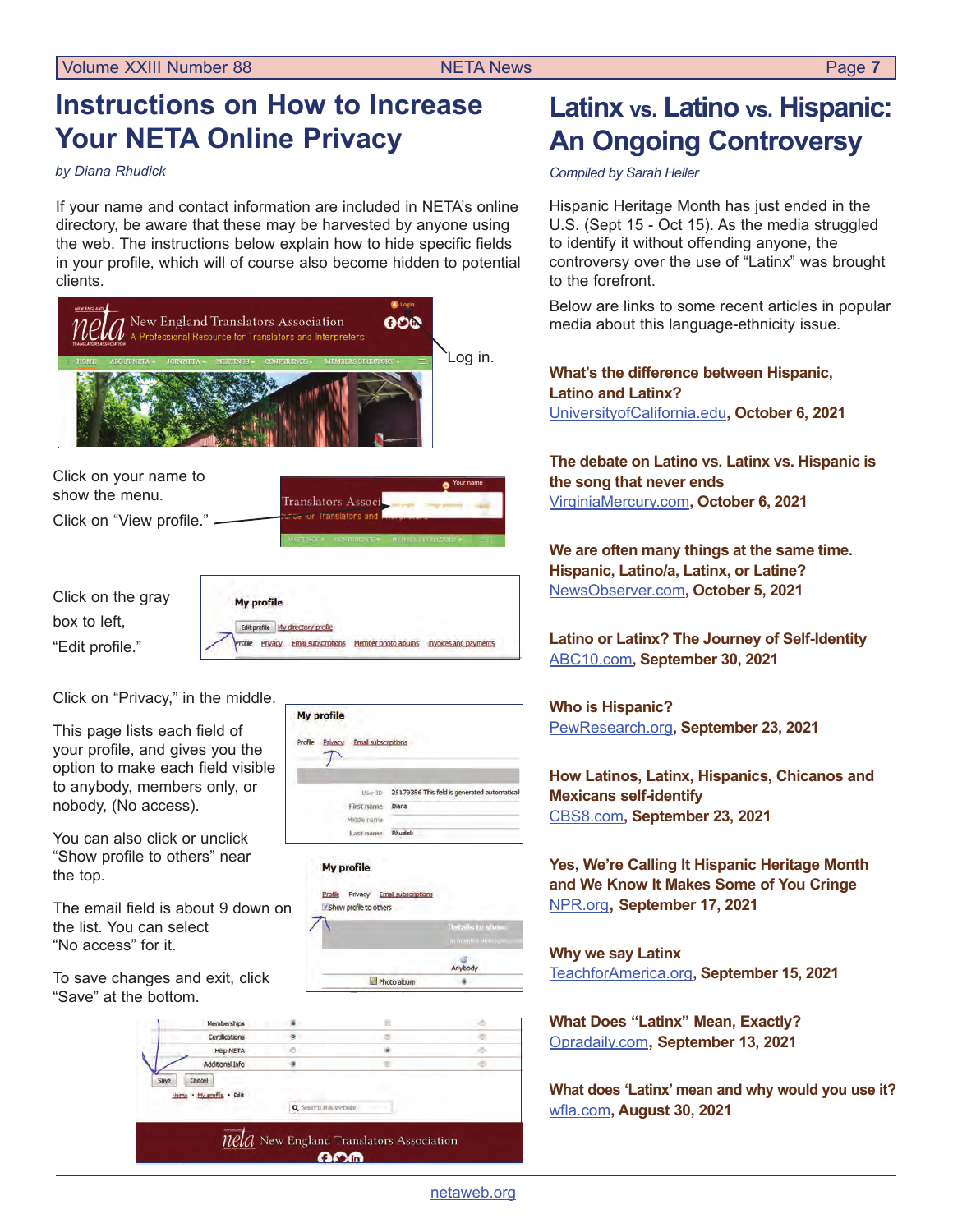<span id="page-7-0"></span>Page 8 **8** New England Translators Association **Fall 2021 Fall 2021** 

*Below and on the following pages is the second half of the 2021 conference reviews written by fellow NETAns. The summer issue of NETA News contains the first half of the reviews. Thanks to all the participants in the 25th Annual NETA Conference– presenters, organizers, sponsors, exhibiters, reviewers, and of course, attendees! Please consider helping with next year's conference. Email [netaconference@netaweb.org](mailto:netaconference%40netaweb.org?subject=I%27d%20like%20to%20help%20with%20the%202022%20conference.) to find out more.*

**The vocal tract** 

**is a tube, and for** 

**our voices to be** 

**resonant, we need** 

**to keep the tube** 

**relaxed, open, and** 

**loose, rather than** 

**pinched.**

# **Introduction to Voice Movement Therapy for Interpreters**

## **2021 Conference Presentation by Mali Sastri, VMT-R. Composer, Songwriter and Vocalist**

### **Reviewed by Stephanie Newton**

Mali Sastri gave us a thorough introduction to Voice Movement Therapy (VMT) through a combination biology class, history lesson, exercise workshop, and coaching session all wrapped up into one.

Mali began her highly interactive session with a reminder of the importance of the voice: besides our faces, our voices are our most

recognizable feature. From her perspective, VMT is a type of expressive arts therapy, like dance therapy, and it is vital for individuals who use their voices for a living. Hello, interpreters!

We learned that much of VMT is based on the work of Alfred Wolfsohn, a German Jew who was a medic during World War I. Post-war, Wolfsohn suffered from auditory hallucinations, and when traditional treatments didn't work, he reproduced with his own voice the sounds of suffering he was hearing repetitively in his head. By so doing, his vocal range and timbre expanded greatly.

Mali also gave us an anatomy lesson so we could understand our vocal structure. The sounds of our voice are made from air rushing past the vocal cords, also called "vocal folds." The vocal tract is a tube, and

for our voices to be resonant, we need to keep the tube relaxed, open, and loose, rather than pinched. Being in a fight-or-flight state causes us to breathe with our chests, to provide quick oxygen to our body—a state that is not ideal for talking, which you will have experienced if you've ever tried talking after being chased by an angry rhino.

To train our bodies to get to a state ideal for using our voice, Mali taught us belly breathing, and we all did the exercises and breathed along with her. First we all stood up together (I assume, since we couldn't see each other) and stretched, then used our fingers to move our jaws around and loosen them up. Then she walked us

through the belly breathing technique. Here's what to do if you'd like to try it now: put one hand on your stomach and one on your chest. When you breathe in, push into the hand on your stomach so you feel your belly

expanding out, and when you exhale, it should contract.

She also helped us feel the resonance of our own voices. Hum to yourself, and pay attention: where do you feel the vibration of the hum? In your lips, or in your nose? Then make a different noise: say "momomomom." Do you feel the vibration elsewhere?

Mali taught us a few other ways to take care of our voices. Overuse or incorrect use can actually form a callus on the vocal cords, a "vocal node," which makes it impossible to make certain sounds. Staying hydrated is also key, so drink lots of water, and use a

humidifier if needed! Also, sleep can affect our voice, so rest is really important.

Mali reminded us that while many people don't like their own voices (have you ever cringed when hearing yourself in a recording?), it's important to 1) accept what your voice is, and 2) know that growth is possible.

Excuse me while I go talk to myself now.



**NEW ENGLAND** 

TRANSLATORS ASSOCIATION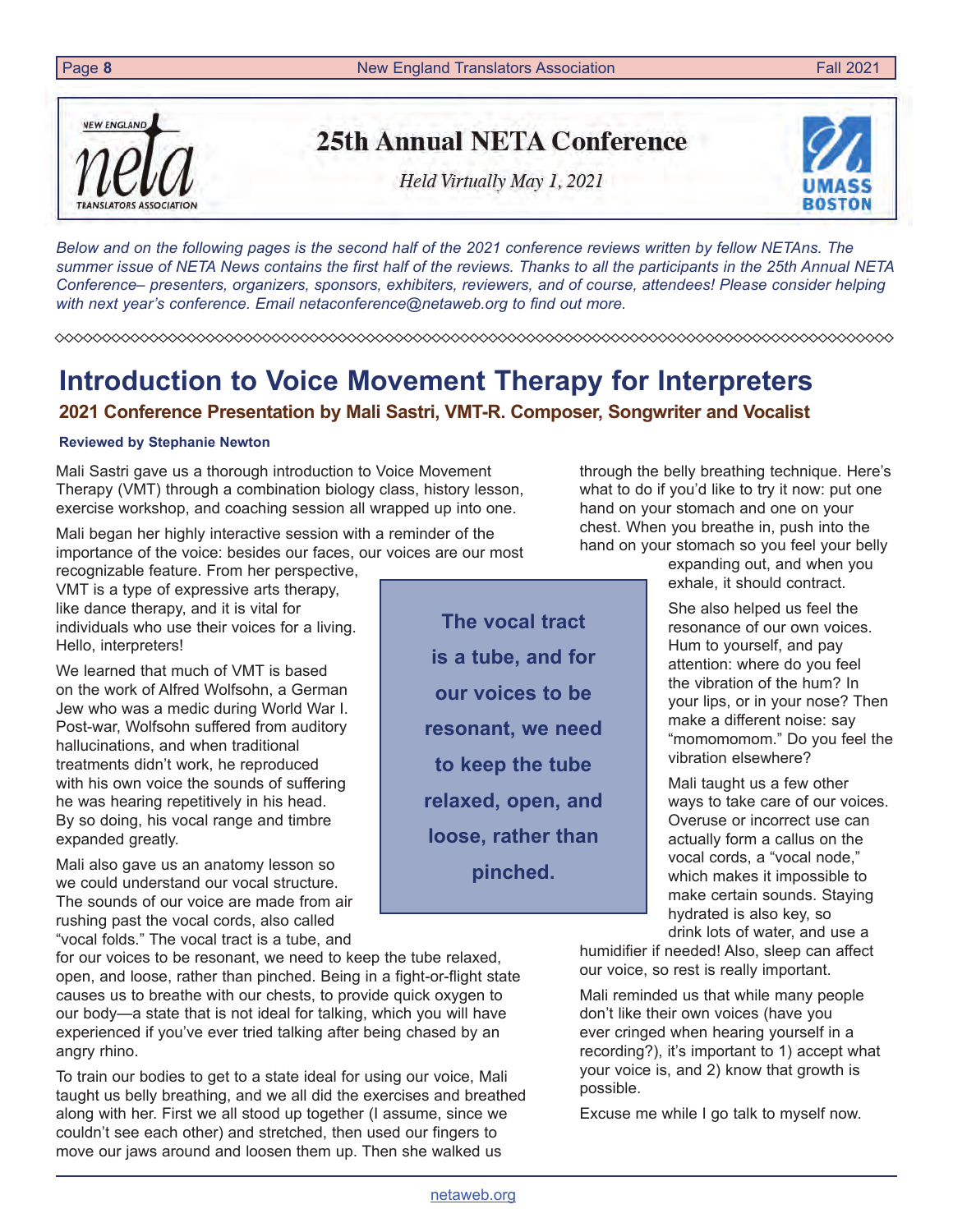## **Começando como Tradutor**

### **Painel de discussão da Conferência 2021: Petra Schweitzer, Tapani Ronni, Diana Rhudick e Eduardo Berinstein**

#### **Recapitulado por Solange Medeiros**

Esta sessão foi apresentada por uma equipe de tradutores altamente experientes. Petra trabalha entre o inglês e o alemão, Tapani entre o inglês e o finlandês, Diana trabalha com textos em francês e espanhol para o inglês, e Eduardo – diretor da empresa ebtranslations – trabalha entre o inglês e o espanhol. Juntos, apresentaram quatro aspectos da tradução freelance. A sessão começou com cada um falando por cinco minutos. Depois a moderadora, Stephanie Newton, abriu para perguntas do público.

**Petra falou sobre especialização.** As vantagens são: obter traduções muito mais eficientes; fornecer traduções de maior qualidade; estabelecer preços mais altos e direcionar seu marketing para um público específico. É difícil competir no mercado se você não puder oferecer uma especialidade para seus clientes. Para escolher uma especialização, Petra recomenda pensar em suas paixões. Você vai passar um tempo considerável nesse assunto, portanto, escolha algo que mantenha seu interesse. Outro aspecto é se especializar em algo que lhe permitirá pagar suas contas – nem toda área de tradução oferece essa possibilidade.

Além disso, é importante pensar na área em qual você não quer se especializar. Petra, por exemplo, não faz traduções sobre finanças. Ela tem mestrado em Literatura Inglesa, porém traduz documentos de engenharia automotiva altamente especializados, demonstrando que é possível ser autodidata e se tornar especialista em uma área na qual você não se formou. Petra assistiu aulas em uma faculdade local, fez muitos cursos online, leu publicações, blogs em ambos os idiomas, e participou de conferências. Outra boa maneira de escolher sua especialização é encontrar tradutores experientes para orientá-lo.

Petra encerrou suas considerações lembrando aos participantes que este é um processo gradual e que, lentamente, adquirindo conhecimento e se aprofundando no assunto, você ficará surpreso com a rapidez com que pode aprender algo.

**Tapani falou sobre dinheiro** e a importância de entender os fundamentos se você quiser sobreviver como tradutor freelancer. Você começa devagar, mantém seu trabalho até ter economias suficientes para começar como freelancer em tempo integral, e mantém separado o dinheiro empresarial do pessoal porque misturá-los tornará a contabilidade difícil. Portanto, você precisa de uma conta empresarial. Se você quiser um salário, pode fazer algo chamado owner's draw, transferindo dinheiro da sua conta empresarial para sua conta pessoal. Se você é um empresário independente, você precisa enviar faturas *Continua na página 10*

## **Getting Started as a Translator**

### **2021 Conference Panel discussion: Petra Schweitzer, Tapani Ronni, Diana Rhudick and Eduardo Berinstein**

#### **Reviewed by Solange Medeiros**

This conference session was presented by a team of highly experienced translators. Petra works in the English/German language pair; Tapani in English and Finnish. Diana translates French and Spanish texts into English. Eduardo runs a company called *ebtranslations* and works in the English/Spanish language pair. The panelists presented four different aspects of freelance translating. The session started with each one speaking for five minutes, then the moderator, Stephanie Newton, opened a lively Q&A with the audience.

**Petra spoke about specialization.** The advantages are: you can get much more efficient translations; provide higher quality translations; set higher rates and target your marketing towards a specific audience. It's difficult to compete in the market if you can't offer expertise to your clients. To choose a specialization, Petra recommends thinking about your passions because you will be spending a considerable amount of time on that subject, so choose something that holds your interest. Another aspect is picking a subject that will allow you to pay your bills; not every subject that you like will do that.

Also, it's important to think about what you don't want to specialize in. Petra, for example, doesn't touch finance translations. She has a master's degree in English literature and translates highly specialized automotive engineering documents, so it's possible to self-educate and become an expert in a field you did not get a degree in. She took classes at a community college, took many online courses, read publications, blogs in both languages, and participated in conferences. Another good way to find your footing is to get experienced translators to mentor you.

Petra closed her remarks by reminding the participants that this is a gradual process and that by slowly adding to your knowledge and getting deeper into the subject matter, you would be surprised at how fast you can learn something.

**Tapani discussed money**, and the importance of understanding fundamentals if you want to survive as a freelancer translator. You start slowly, keep your job until you have enough savings to jump into full-time freelancing, and keep business and personal money separated because mixing them will make accounting difficult. You will need a business account. If you want a salary, you can do an owner's draw, which is moving money from your business account into your personal account. If you're an independent contractor you have to send invoices out and it's important to send them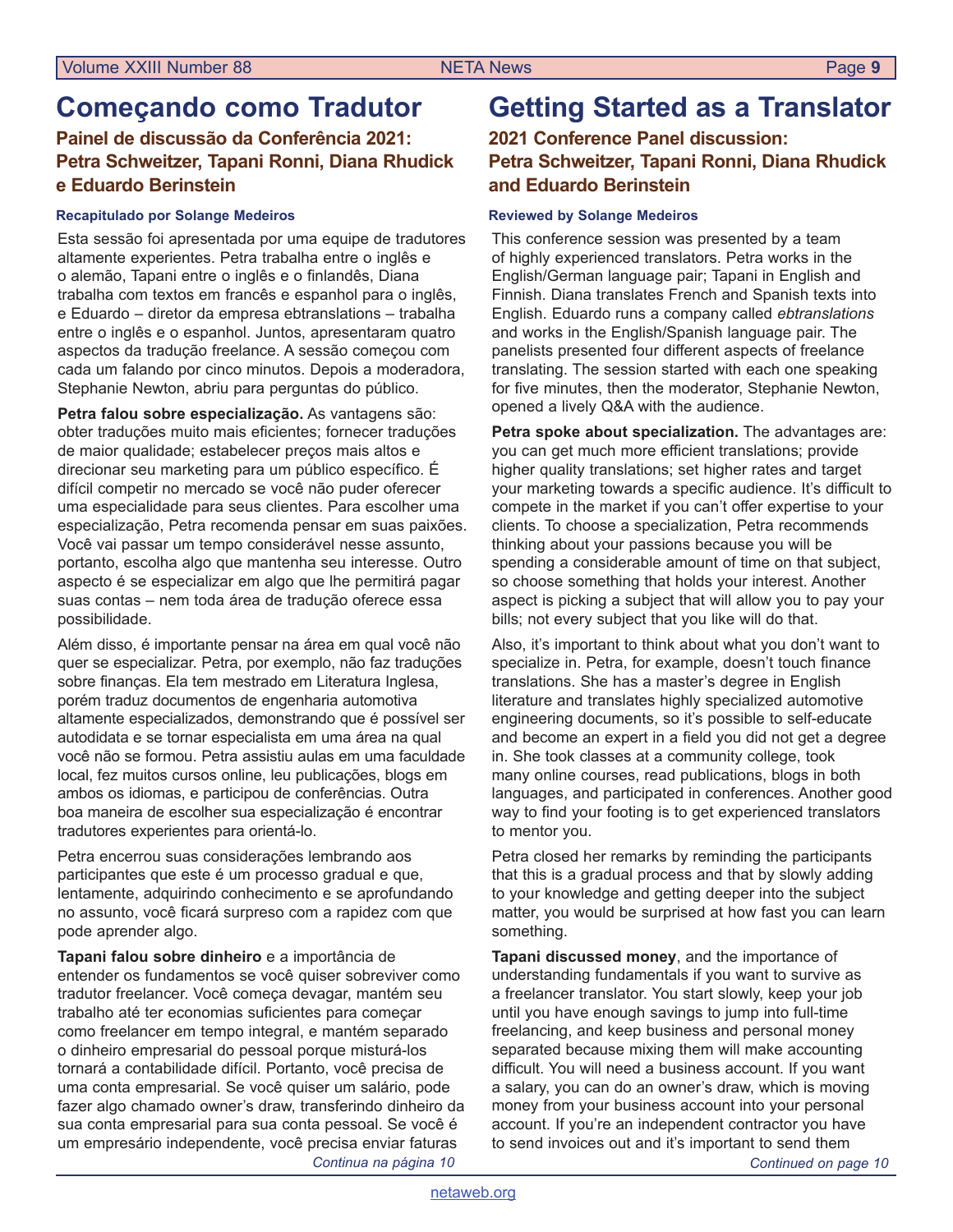## **Começando como Tradutor**

#### *Continuação da página 9*

prontamente após o término de um trabalho. Também é importante acrescentar uma nota em seu sistema contábil indicando que você foi pago pontualmente. Monitorar seu fluxo de caixa, assegurar que você tenha dinheiro suficiente entrando e manter seus livros em ordem são essenciais, portanto, você precisa ter pelo menos um arquivo Excel para entrada de dados, mas é preferível que você contrate um técnico em contabilidade; use um software como o QuickBooks ou contrate um contador certificado. Também, não esqueça de pagar seu imposto de renda, guardando dinheiro para pagá-lo pontualmente. Além disso, você precisa investir em si mesmo com educação continuada e em um bom software. Tapani menciona que os freelancers devem evitar a "cultura da pobreza", ou seja, reclamar dos preços, dos clientes ou de outras pessoas. Seja profissional e espere o mesmo dos outros.

Concluindo, Tapani fala sobre o "princípio de Pareto" que afirma que 80% de seu dinheiro vem de 20% de seus clientes, consequentemente você deve cuidar bem de seus melhores clientes.

**Diana falou sobre marketing**, especificamente websites, perfis no LinkedIn e networking. Seu website é o componente pull do que é chamado de push and pull marketing, você está puxando os seus clientes para seu website sem contatá-los. Se você quiser construir seu próprio website, procure por Wix, Duda, GoDaddy, HostGator, WordPress e Squarespace. Deve ter: suas informações de contato, combinação de idiomas e especializações. É bom ter: exemplos de traduções, citações de clientes dizendo o quanto gostaram de seu trabalho, e uma descrição de seus serviços.

- *• LinkedIn:* há duas formas principais de utilizá-lo. A primeira é juntar-se a grupos de discussão onde estão seus clientes potenciais, seguindo empresas e pessoas de interesse na área em que você se especializou ou gostaria de se especializar. A segunda maneira é usá-la para fazer pesquisas e encontrar o cliente com o qual você deseja trabalhar, assim você constrói sua lista de conexões. O LinkedIn está demonstrando ser popular para conseguir emprego em praticamente qualquer área e é mais ativo do que o que você faz no seu website.
- *• Networking:* trata-se de cultivar a atitude correta; não se trata mais de vender a si mesmo. Quando você vai a conferências, você deve perguntar a outras pessoas o que elas fazem e ouvi-las, trocar informações e conversar sobre a indústria. Diana concluiu recomendando que os novos tradutores tenham calma consigo mesmos, porque networking também significa ir para conferências, webinars e participar desses eventos.

**Eduardo ecoou a importância de dominar a tecnologia.** As máquinas podem traduzir com diferentes graus de sucesso e, em vez de ter uma

**Getting Started as a Translator**

#### *Continued from page 9*

promptly when you finish a job. Also important is adding a note in your accounting system indicating that you were paid on time. Monitoring your cash flow, ensuring that you have enough cash coming in, and keeping your books in order are essential, so, you should have at least an Excel data-entry file, but hiring a bookkeeper is preferable; use software such as QuickBooks or hire a certified accountant. Also, don't forget to pay your quarterly estimated taxes, putting money away to pay them on time. Moreover, you need to invest in yourself with continuing education and getting good software. Tapani mentions that freelancers should avoid the "culture of poverty," that is, complaining about prices, customers, or other people. Always be professional and expect the same from others.

Finally, Tapani talked about the "Pareto principle" which states that 80% of your money comes from 20% of your clients, consequently you should take good care of your best clients.

**Diana spoke about marketing**, specifically websites, LinkedIn profiles, and networking. Your website is the pull component of what is called push and pull marketing, you're pulling in customers to your website without actually contacting them. If you want to build your own website, look into Wix, Duda, GoDaddy, HostGator, WordPress, and Squarespace. Must-haves: your contact info, language combination, and specializations. Nice to haves: sample translations, client quotes saying how much they liked your work, and a description of your services.

- *• LinkedIn:* there are two main ways to use it. The first one is joining discussion groups where your potential clients are, following companies and people of interest in the area you specialize in or would like to specialize in. The second way is to use it to do research and find the client you want to work with, so you build up your list of connections. LinkedIn is proving to be very popular for getting a job in just about any career field. This is more active than what you do on your website.
- *• Networking:* it's about cultivating the right attitude; it's not about selling yourself anymore. When you go to conferences, you should ask other people what they do and listen to them, exchanging information and talking about the industry. Diana concluded by recommending that new translators to go easy on themselves, because networking also means attending conferences, webinars, and participating in those events.

**Eduardo echoed the importance of mastering technology**. Machines can translate between human languages with different degrees of success and instead of having an inimical relationship with technology we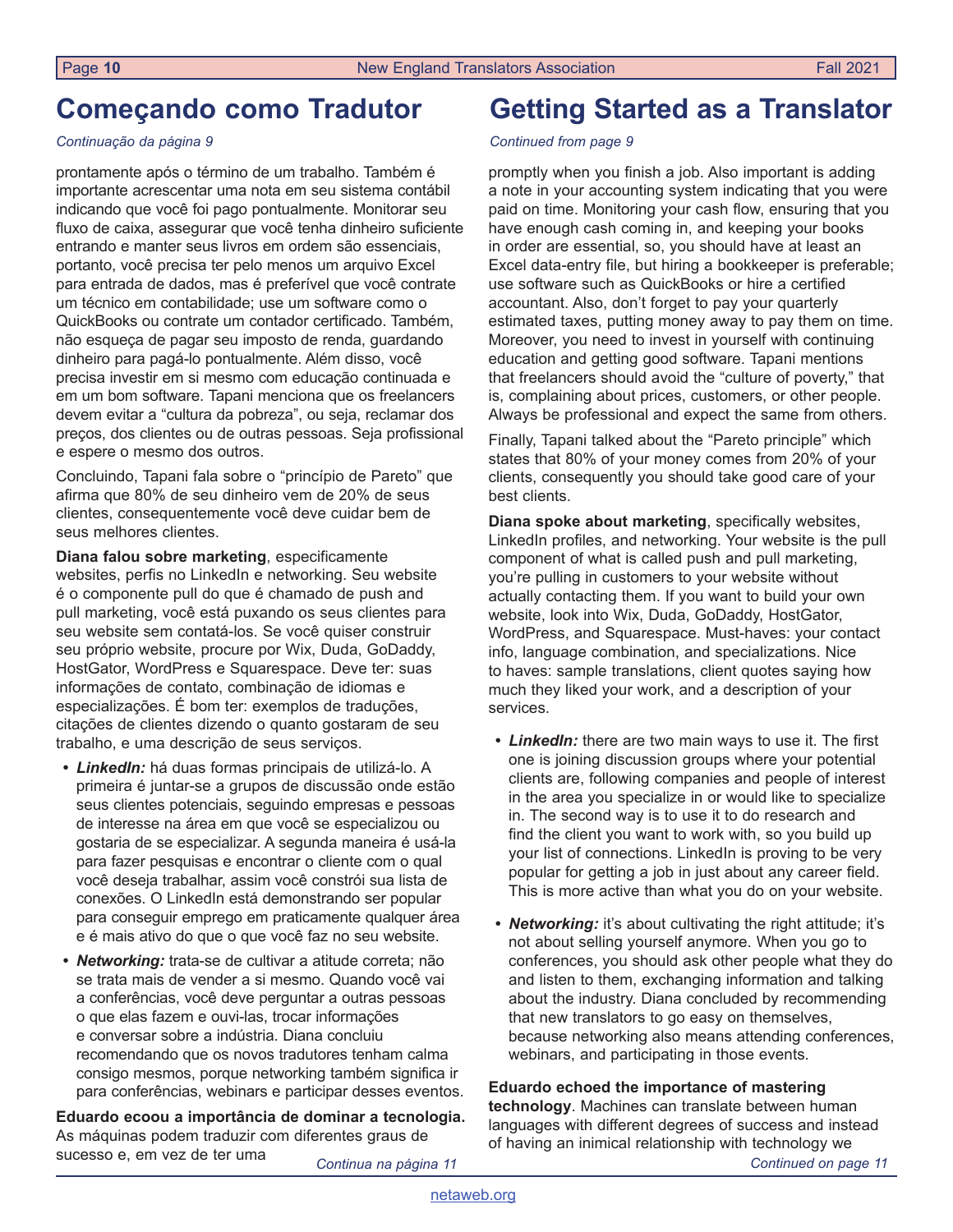## **Começando como Tradutor**

#### *Continuação da página 10*

relação inimiga com a tecnologia, podemos aproveitar o que ela tem a oferecer, enquanto ainda estamos no comando e continuamos sendo os autores de nosso trabalho. As máquinas podem transpor palavras, frases e sentenças; entretanto, podemos fazer mais do que apenas traduzir. Podemos ajustar, reformular, reescrever, adaptar os textos para um público específico, e ser mediadores interculturais eficazes, tudo o que as máquinas não podem fazer. A tecnologia é algo que qualquer novo tradutor, independentemente da área de especialização, precisa aprender. Você precisa aprender a usar software de memória de tradução; gerenciamento de terminologia; dispositivos que convertem voz para texto e aqueles que convertem texto para áudio. Finalizando, Eduardo diz que a tradução automática por máquinas está aqui para ficar, é uma ferramenta que é complicada de usar, mas pode ser útil, desde que você seja responsável pela tradução e use a ferramenta como um auxílio e não como um substituto para seu julgamento profissional.

Esta foi uma apresentação muito proveitosa e muito útil para aqueles que estão começando como tradutor.

## **Getting Started as a Translator**

#### *Continued from page 10*

can benefit from what it has to offer while still being in charge and still being the authors of our work. Machines can transpose words, phrases, and sentences; however, we can do more than just translate, we can tweak, we can reformulate, we can rewrite, tailor, adapt things to a specific audience, and be effective interlingual-intercultural mediators, all of which machines can't do. Technology is something that any new translator regardless of the field of expertise needs to learn. You need to learn translation memory software; terminology management; dictation and speech recognition programs. Finally, the new issue of machine translation is here to stay; it's a tool that is tricky to use, but it can be useful as long as you're in charge of the translation and use the tool as an aid not as a substitute for your professional judgment.

This was a very worthwhile presentation, very useful for those who are getting started as a translator.

#### 

## **The Medical Interpreter, an Essential Part of the Care Team**

### **2021 Conference Presentation by Luciana Canestraro, CMI-Spanish**

#### **Reviewed by Monica Rooney**

Because medical interpreters are the fundamental link between providers and LEP patients, they should be considered part of the care team. Unfortunately, though, interpreters are often placed in the lower ranks of the medical hierarchy. The objectives of this presentation were first, to understand the current landscape and the status of interpreters within the medical hierarchy, and second, to underline the importance of their becoming active members of the care team.

In the current landscape Interpreters are viewed as passive and invisible, and as "tools" or "instruments." There is concrete data showing that there is a disconnect between the role of interpreters and providers' views and expectations of the interpreters. This utilitarian view shows a hierarchical structure and unidirectional communication between providers and interpreters, with interpreters being seen as information gatekeepers and provider proxies. Interpreters are often conflicted about the appropriateness in providing emotional support in health care settings.

It's important for interpreters to become active members of the care team. Their crucial understanding of the patient's culture would enhance the relationship between patient and provider, treatment and compliance, and increased confidence within the team would result in better care.

Medical interpreters need to keep alerting the medical staff to their mission as long as the professional boundaries are maintained at all times.

Effective culture change would have to come from the "top down." For example, medical school curricula would ideally include ongoing training on the patient's cultural and linguistic needs and best practices on how to collaborate with interpreters. This would allow interpreters to feel confident with their training and knowledge without compromising the professional values and ethics in order to accommodate the expectations of others.

It's crucial for interpreters to educate providers about their profession and about their four main roles as conduit, followed by clarifier, cultural broker and advocate. Interpreters also need to be assertive by politely explaining their roles and boundaries whenever necessary, educating anyone they have interaction with, and exchanging the word "use," when referring to interpreters, with more appropriate terms like "work," "collaborate" or "partner". If possible, interpreters should suggest formal training to providers and staff, and they should always strive to be well-rounded professionals by staying current with any changes in their industry.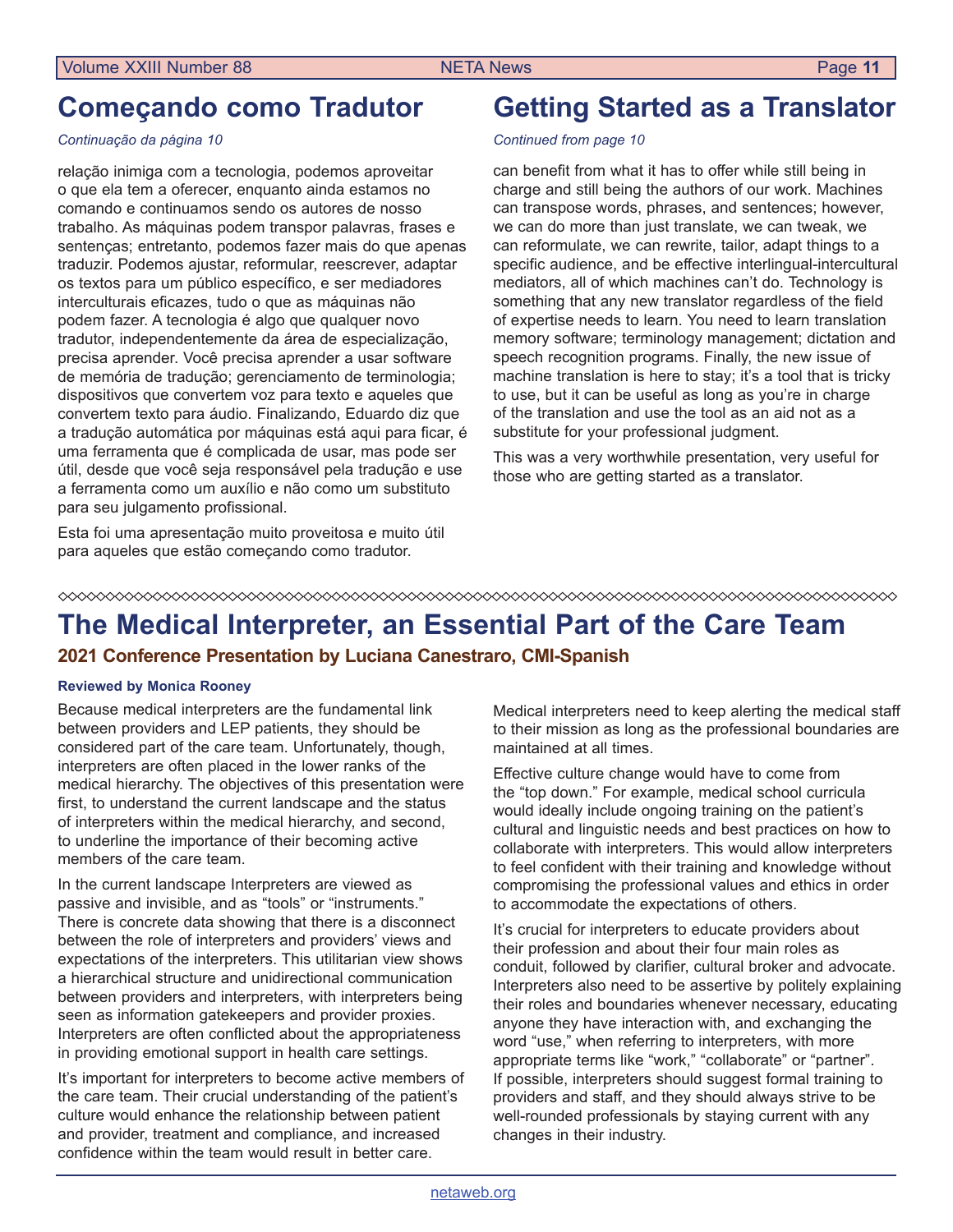## **2021 NETA Conference Sponsors and Exhibitors**

## **Sponsors**

### \*Amherst Bilingual Studio\* Educational Consultant & Translator





## **Fensgate Chamber Players**

**University of Massachusetts Boston Latin American and Iberian Studies Department** 

## **Exhibitors**





## **Using Email and LinkedIn to Market to Direct Clients**

### **2021 Conference Address by Corinne McKay, ATA-certified translator and Colorado court-certified interpreter**

#### **Reviewed by Stephanie Newton**

Corinne McKay delivered an excellent workshop packed with examples and practical tips regarding how to use email and LinkedIn to find and reach out to clients.

Why would we want to use "cold" emails and LinkedIn messaging when we could meet potential clients directly at client-side conferences, you may ask? Well, Corinne pointed out that conferences are expensive, whereas email and LinkedIn are free tools that we are already familiar with.

Corinne shared with us an example of an email she had sent to a prospect (which led to two book contracts!) so we could get an idea of what content to include. Key suggestions based on that email:

- Use a direct, clear subject line
- Focus on the prospect's needs, NOT your life story
- Mention how you found them
- Give a specific example of what you can do for them
- Ask a question to keep the conversation going, such as "Are you the correct person to talk to?"

She also reminded us, much to our (my) relief, that the email doesn't have to be perfect! The biggest mistake people make is not doing enough. If you end up with one new client for every 100 contacts you make, that's a good rate, so DO MORE! Be aware, though: Corinne has learned through her experience working with clients in various countries that there are cultural differences regarding email marketing. For example, email marketing is not well received in France.

As for the use of LinkedIn for prospecting, to start, brush up your profile: customize your domain name and banner, add your language pair to your headline, and focus on the client's needs in your "About" section. To reach out to companies, search for the title of someone who would do the hiring or contracting for the work you do. Send a connection request with a note (similar to the one for email, above) and if they accept, you can follow up two weeks later. Make a spreadsheet to keep track of everyone you've contacted.

The moral of the story is twofold: there's no need to be perfect, and keep trying.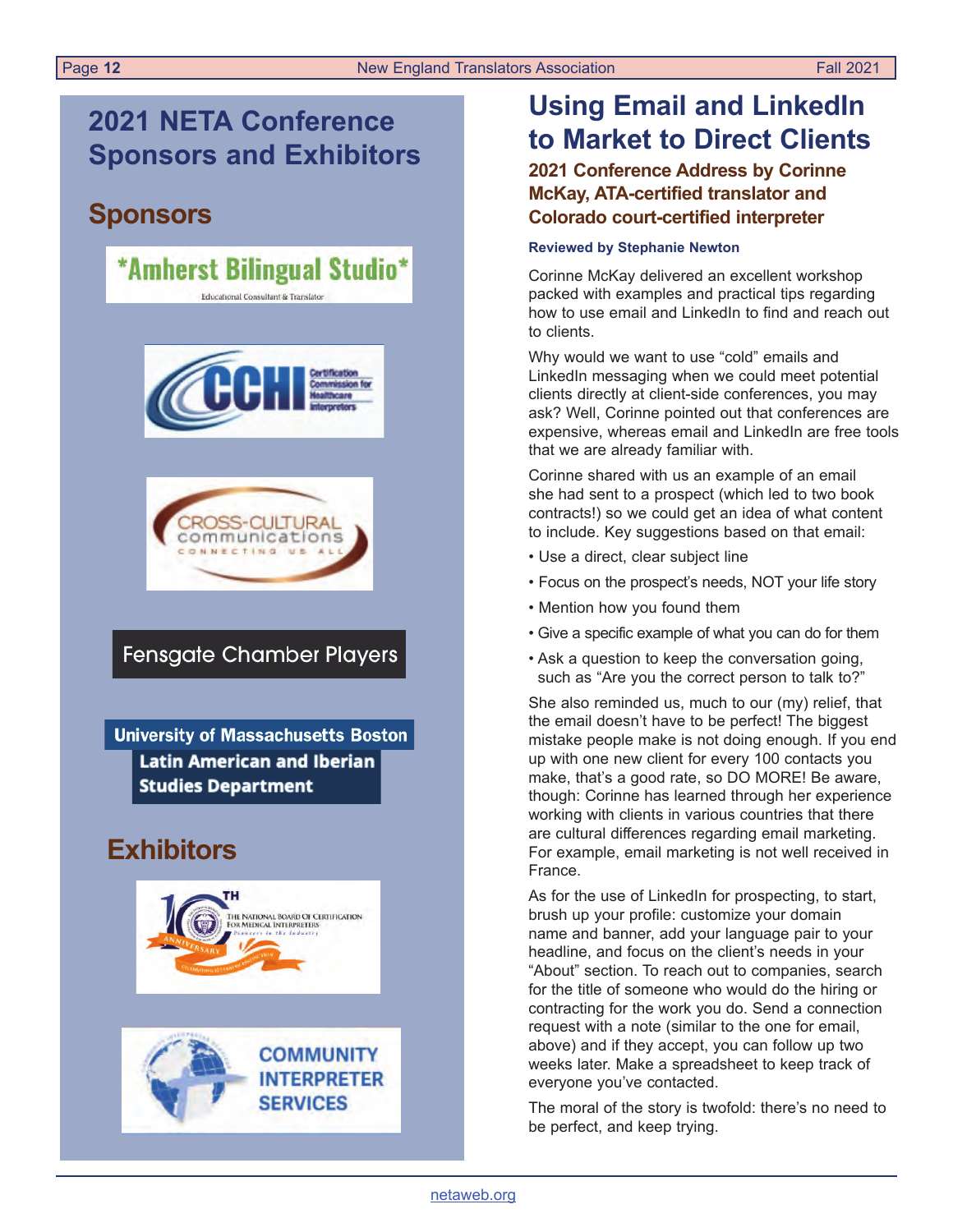## **Interpreting for Special Education**

**2021 Conference Address by Dr. Holly A. Silvestri, Senior Coordinator of Translation, Training & Curriculum at the National Center for Interpretation**

#### **Reviewed by Abby Huber**

As Dr. Silvestri explained in her presentation, interpreting in special education presents a quandary. There is no national code of ethics for it. It falls somewhere between community, medical, and legal interpreting, yet it's a complex and important field with many legal ramifications.

I will note that there is a lot of demand for interpreters in special ed, and

many kinds of people are called in to interpret, including bilingual school employees, medical interpreters asked to make forays into education, and interpreters specializing in education.

As Dr. Silvestri pointed out, no one involved in these meetings tends to earn big bucks. Yet as this session emphasized, the special ed setting calls for a broad and polished skill set that only highly qualified professional interpreters will have. A special ed interpreter should ideally:

- Be a generalist, yet master specialized terminology
- Be strong in all modes (consecutive, simultaneous, sight translation)
- Know how to establish parameters for a complex meeting with far-reaching educational and legal implications (I will add: One meeting may involve four teachers, three specialists, a school principal, a parent, a sibling, a student, and one interpreter.)
- Use critical thinking skills to decide which code of ethics may apply to a given encounter

Fortunately, Dr. Silvestri provided us with actionable ways to responsibly navigate this setting—even if we are called in to fill a need that would ideally be met by a broader skill set or someone with more experience in this area.

### **The legal framework for special education**

Interpreters may be familiar with 504 plans, which refer to Section 504 of the Rehabilitation Act of 1973, which established the right to participate in major life activities, including learning, without discrimination on the basis of a disability. Then came Title II of the Americans with Disabilities Act, in 1990, which, per Dr. Silvestri's slide, "extends protection against discrimination to the full range of state and local government services, programs, and activities including public schools regardless of whether they receive any Federal financial assistance." Lastly, IDEA (2004) is the most recent update of the Equal Education of Handicapped Children Act (EHA) of

**Interpreting for Special Ed places interpreters in a complicated middle ground between the collaborative setting and the adversarial setting.**

1975. Under it, "Infants and toddlers, birth through age 2, with disabilities and their families receive early intervention services under IDEA Part C. Children and youth ages 3 through 21 receive special education and related services under IDEA Part B."

Each of these laws provides for specific options for dispute resolution, including complaints, hearings, and lawsuits. All this is to say that special ed services are regulated by law, have legal implications, and sometimes lead to legal disputes. Interpreting

services in IEP or 504 meetings therefore also have legal implications and could lead to legal disputes.

(I wonder if some people are unconcerned at the mention of liability and the threat of litigation, such as those translators who believe that no translator has ever been sued. I will insert myself here to encourage anyone who is not legally minded to pay attention. Interpreters have been sued before. And these laws are in place to ensure that children with disabilities receive the education that they have a right to.)

### **How can we ensure we are being ethical if there is no national code of ethics for special education interpreting?**

Most community interpreters go by the medical code of ethics, which is designed for more of a collaborative setting, but special education is a legal process in the US. This puts interpreters in a complicated middle ground between the collaborative setting and the adversarial setting.

Using several scenarios from a school setting, Dr. Silvestri asked us, What type of interpreting will this situation be? Is it medical, legal, educational, or a combination? What code of ethics applies to this situation? I encourage everyone to access the recording or attend another presentation by Dr. Silvestri to try their hand at categorizing these scenarios.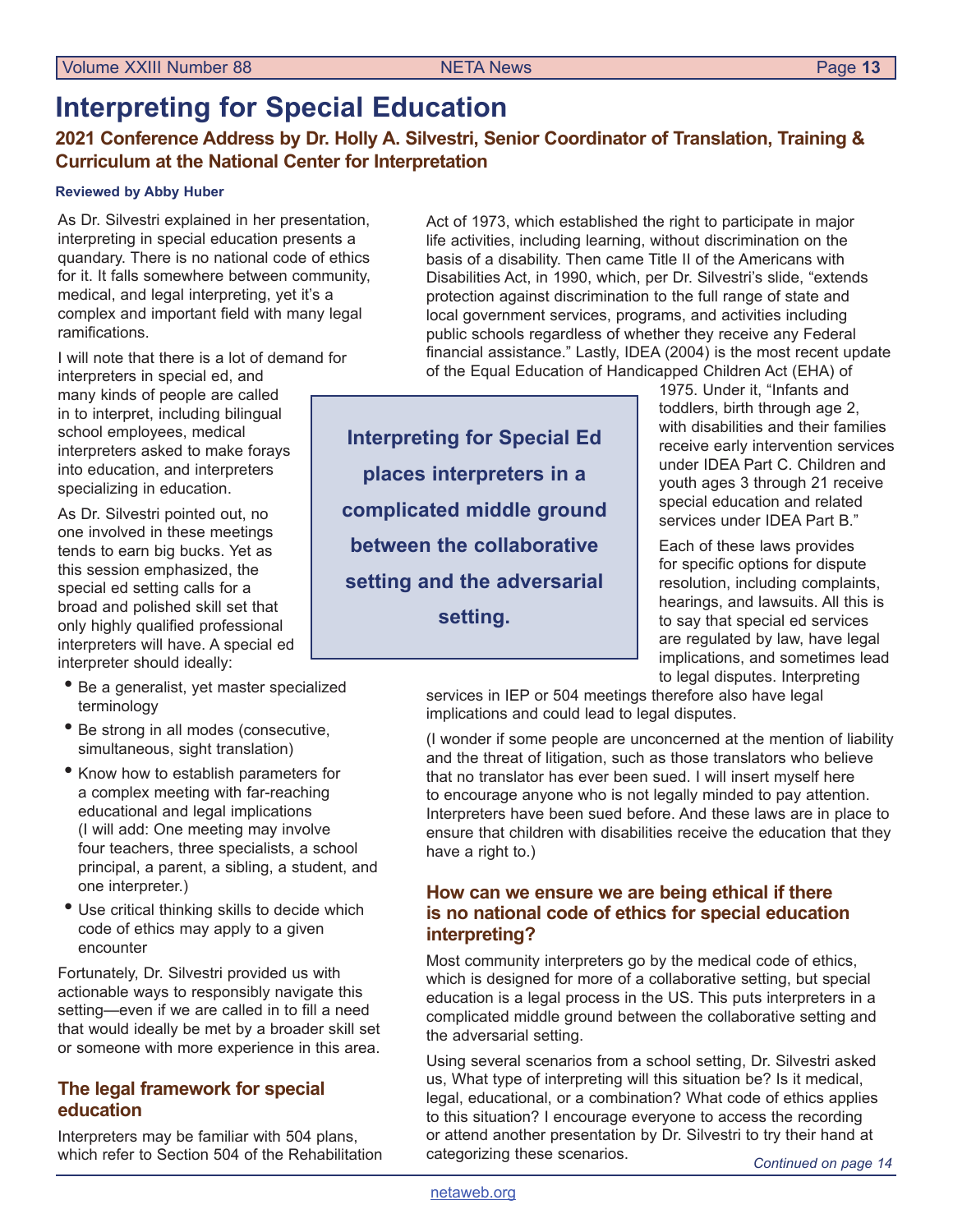## <span id="page-13-0"></span>**Interpreting for Special Education**

#### *Continued from page 13*

What if a student with a 504 plan for a health problem is frequently missing the beginning of class for health-related reasons and falling behind, and teacher and parents meet to discuss the situation: Is this collaborative? Legal? Medical?

### **Key Steps for Approaching Special Ed ...as I understood them from the presentation:**

- Decide what kind of interpreting the encounter constitutes: Legal? Medical? Community? Collaborative? Then decide which code of ethics best applies.
- Decide whether you can truly handle the modes and terminology required, and/or request any needed modifications so that the modes and terms are kept within the scope of your skill set and knowledge.
	- o If need be, withdraw.
	- o If you cannot withdraw, ask for modifications such as consecutive mode only or simplified terminology—ideally, in advance, and be sure to make this point to the school officials first and to the other parties next.
- Set parameters for the meeting in advance of the meeting and/or in your interpreter introduction so that you will be able to interpret effectively.
- Be clear and open about your qualifications and abilities before the encounter begins and give the parties a chance to decide whether they prefer to work with a different interpreter instead.
	- o Consider putting it in writing that the parties involved are choosing to work with you in spite of the limitations of your skills and qualifications.
- Get interpreting insurance.
- Don't practice law without a license: Do not offer your opinion regarding special education matters, even if asked. Do not "go over" an IEP with a family to "save time" if asked to do so. This constitutes preparing or expressing legal opinions without a license.
	- o Only intervene in an encounter if necessary for linguistic mediation.
	- o If you need to insert yourself for linguistic mediation purposes, interrupt with a gesture, interpret the last thing said, and address the school official first. Return to interpreting as soon as the parties begin speaking again.

Let me offer some words of encouragement to anyone who feels this will be a steep hill to climb. Taking a new or revised approach can seem daunting. You may be wondering if you have violated a code of ethics in the past without realizing it, or if you should stop interpreting in schools until all of your modes and terminology are perfect. Regardless of any concerns you may have, the solutions proposed here are actionable for a wide range of circumstances. If anyone asks you why you are changing your practices now, just explain that you learned new information about best practices and ethics at the 2021 NETA conference.

## **Alternative Review Methods for Better Accuracy**

**2021 Conference Presentation by Helen Eby, Certified Spanish Translator and Interpreter at Gaucha Translations**

#### **Reviewed by Joyce Nan**

Helen Eby, an ATA certified Spanish>English and English>Spanish translator as well as the founder of Gaucha Translations, highlighted the importance of reviewing translations in order to improve accuracy. To that end, Helen provided a number of useful techniques to be applied both while undertaking a translation and while reviewing their translation in an efficient way. For example, translators should check the completeness of their work to avoid skipping important parts in a source document, thus changing the meaning of that text.

Helen also talked about the importance of accuracy and consistency in the use of appropriate language, terminology, punctuation, and tone for the target audience to which he/she is directing his/her translation and the importance of avoiding common mistakes during the review and proofreading processes.

Finally, Helen talked about issues that might arise as the translator applies these techniques in his/ her work, the goal being to ensure readability of the translated document.

Helen provided these guidelines with the dual purpose of making translators more aware of the importance of the correctness in their work and of heightening their focus on the needs and requirements of their target audience.

## **November NETA Meeting Consecutive Skills-Building Training For Court (and other) Interpreters**

Saturday, November 20, 2 – 4 p.m.

via Zoom

The meeting is free and open to all interested parties. [Sign up](https://us06web.zoom.us/meeting/register/tZ0pcuqtrjsqH9GsOZAhzo1_j6AuBducIL17) by Nov 18. You will receive a confirmation email containing information about joining the meeting.

Questions? Email [Marian](mailto:mcomenetz%40gmail.com?subject=Nov%2020%20monthly%20meeting%20question).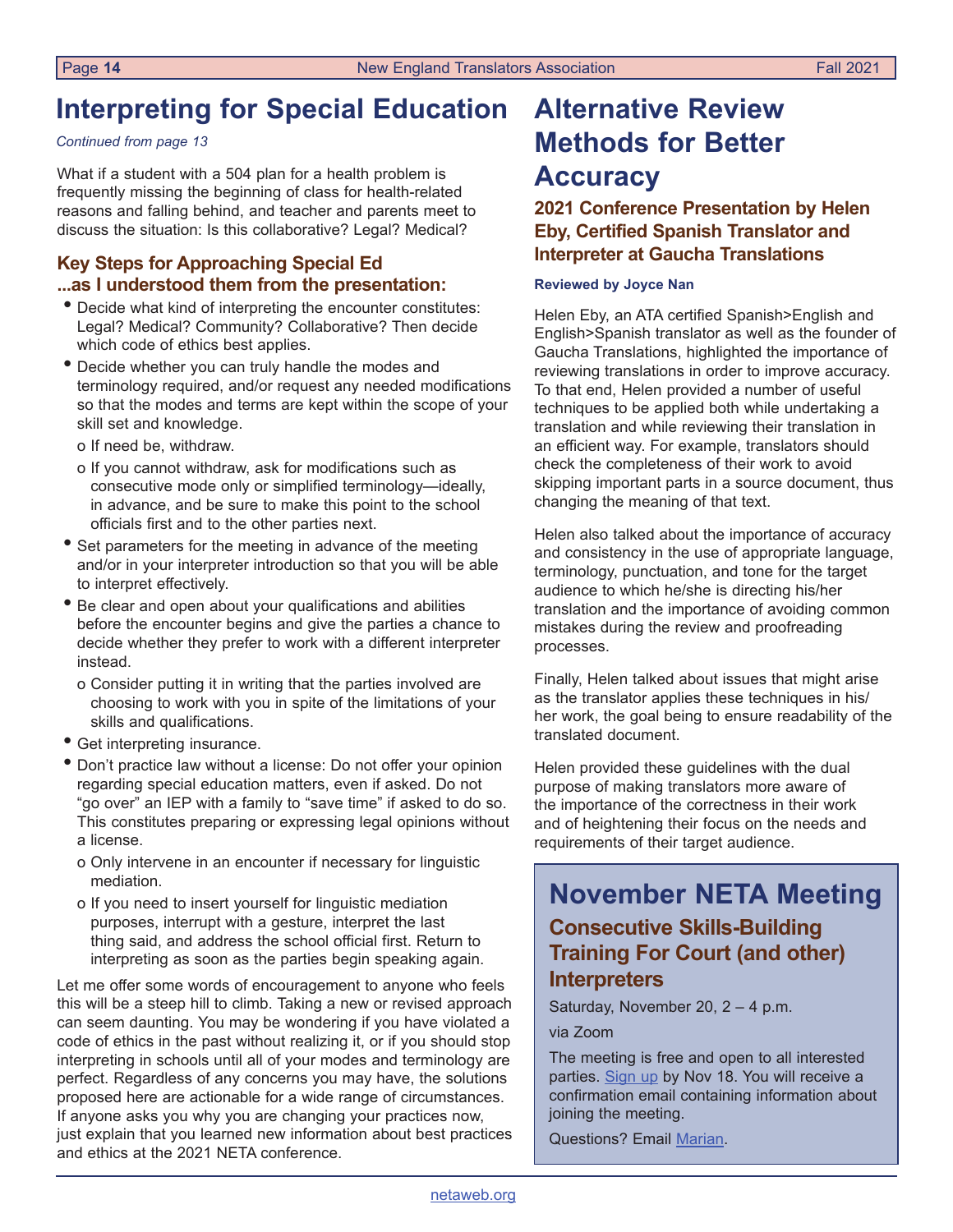## <span id="page-14-0"></span>**NETA Board Meeting Minutes, September 25, 2021**

### **10 a.m. Virtual**

*Submitted by Stephanie Newton* 

**Board Members Present**: Lesley Andrews, Laura Rojo MacLeod, Inés Fusco, Steve Sanford, Sybil Gilchrist, Stephanie Newton

**Others present***:* Marian Comenetz, programming coordinator; Diana Rhudick, president

**Absent***:* Crystal Zhong, Treasurer; Rokhaya Smith

**Quorum present?** Yes

## **AGENDA**

### **Treasurer's fourth quarter report**

● We looked at the Profit & Loss statement; expenses are fairly stable.

• 2020 - 2021: we had reduced membership, reduced rates on membership, and spent more on conference all likely due to COVID

● In past years when we've talked about increasing conference fee, board has voted not to, because we want conference to be as affordable as possible.

• Lesley answered the question about where the second \$500 charge came from: There was just one \$500 charge, not two. Accelevents changed their pricing method and there ended up being a duplicate charge in our account; they fixed it and refunded us.

● Lesley used NETA debit card so reimbursement is not required.

● There are still some uncashed checks - Zarita and Andrew. They didn't receive their checks; checks were reissued; waiting for confirmation that they've received them

• Thought: move towards an e-payment method, like Deluxe, so we don't have to use paper checks? Board agrees that this would be a good idea. Follow up next time

● Discrepancy between \$3,900 and \$4,200 - still unexplained but consensus is to move towards e-checks.

• There is a fee we were charged through Stripe, we are unsure if it was for Stripe fees, or if it was Accelevents billing us. We need to talk to Accelevents to make sure they invoice us ASAP for whatever else we owe them, if they haven't already. *Continued on page 16*

● Conference overall estimate: spent \$12,000 and brought in \$8,000.

### **Membership**

● We went back to regular fees (which we had reduced due to pandemic)

- Expired members
	- They have not been removed from the list yet Lesley has had a lot going on in personal life. Lesley needs an intern.

#### **Website**

● Lesley resolved website problems while on vacation. Probably needs to take another vacation.

- We pay \$43 / year for our domain name
- Security certificate
	- Certain browsers, like Chrome, are tightening their security requirements, and people weren't able to get into the website, such as the Bash registration
		- Wild Apricot had a way to get a free certificate
		- We have a free certificate now, this resolved website issues

• Marian and Diana have a list of technical questions about website to ask Scott

● Question: Security certificate just applies to netaweb.org, or nneta.wildapricot too?

- Does this even matter?
- DNS warning "Invalid DKIM setup" Scott doesn't want to address this

#### **Monthly Programming**

- This will continue online
- We will start asking for feedback after each monthly meeting
- Monthly meeting dates all lined up for the year, except for April
- Lesley will make a feedback form

#### **Conference**

- Date is set
- Organizer is set
- Paid down payment

● We need to get a schedule from our last in-person conference to put together an outline

- What might our budget be for this year?
	- Usually are short about 1-2K, but financially, this is ok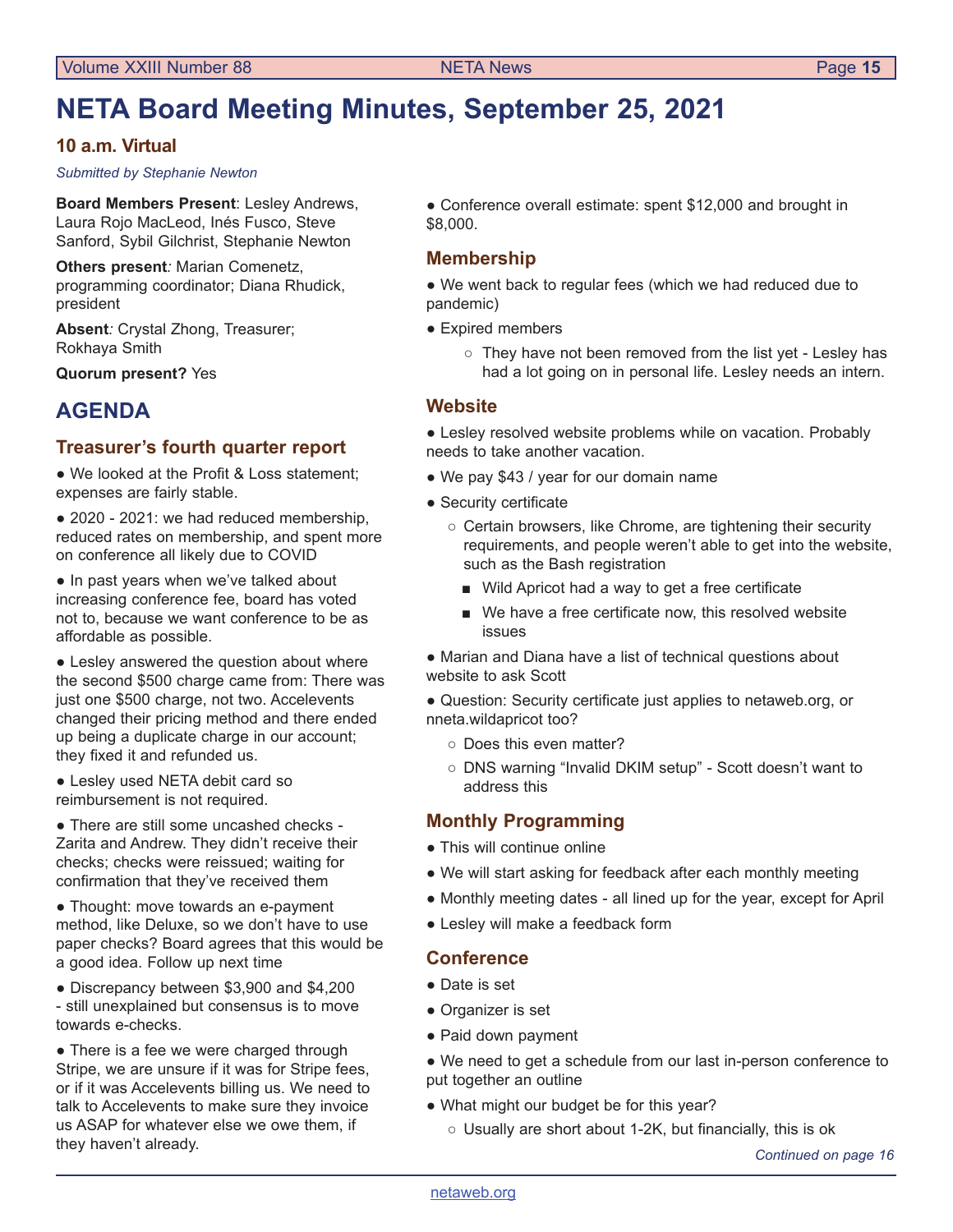## **Board Meeting Minutes September 25, 2021**

*Continued from page 15*

- Hoping to go back to an in-person conference this year?
- Fees for 2021 were lower than usual, so we'll have to go back to normal numbers
- Can we do a hybrid conference?
	- Would need tech support from UMass Boston
	- Had bandwidth problems in the past, but maybe UMass Boston has improved this given the pandemic and going online
	- Would this actually be a positive experience for attendees?
- Did we gain any members from the conference?
	- Cross check between member list before, after, and conference list
- What fees to charge for this year?
	- Comparable to previous in-person conferences
	- Should we increase fees this year?
	- We will draft two possible pricing structures, one for in-person conference and one for online conference, just in case
	- What are our prices compared to other organizations of similar size? (MATI is smaller than us, ATA is bigger)
	- Last year, 255 people registered (not all were paying regular price)
- COVID safety in-person or online?
	- $\circ$  If in person, we could ask people to show their vaccination card
		- Have a table at registration? Or have people upload their vax cards with registration?
	- Will it be safe to have an in-person conference at the end of April?
		- Projected winter surge, logistics of verifying vaccine, variants
	- Talk with Kristen
	- What are UMass's requirements for in-person events?
	- When to make the decision to go virtual or not?
- Speakers committee
	- Lesley will send committees some information
	- Review speakers list and pick top 5-10
	- Sybil suggestion: invite an Afghan interpreter to speak Haidar al-Sara knows Sabib
	- Once we start contacting people to be presenters, we'll find out how they feel about being in-person vs remote
- Volunteers
	- Ines will take care of this
- CEUs
	- Are we going to change our process of creating certificates so it's less burdensome?
	- When people register, it asks who they're certified by, so we know who needs certificates
	- We can also give out general certificates to everyone
- NETA intern: Could we actually do this?
	- BU alum list, or someone from UMass?
	- Would this actually be helpful for Lesley?
- Results of conference survey
	- [https://docs.google.com/forms/d/1zHzBGc](https://docs.google.com/forms/d/1zHzBGcexu4esPTwRbBGwfTE7fRXH2xutxNd3JkVepRA/edit?ts=614f47da#responses) [exu4esPTwRbBGwfTE7fRXH2xutxNd3Jk](https://docs.google.com/forms/d/1zHzBGcexu4esPTwRbBGwfTE7fRXH2xutxNd3JkVepRA/edit?ts=614f47da#responses) [VepRA/edit?ts=614f47da#responses](https://docs.google.com/forms/d/1zHzBGcexu4esPTwRbBGwfTE7fRXH2xutxNd3JkVepRA/edit?ts=614f47da#responses)
- Session length
	- We came to a consensus to do 1 hour sessions (as opposed to 50 min) - it will even out the number of CEUs we can award
	- One hour will include Q&A

• Speaker schedules - we need to do this as ahead of time as possible, for Kristen

- Ask Kristen about deadline for finalizing speaker schedules
- Deadline for speaker submissions December?
- Student schedules always take longer and are more complicated
- How to register UMass Amherst and UMass Boston students
	- This year, we will ask Diego and Regina to tell students they need to register on their own, at least 1 week before the conference. They will receive a registration code and won't have to pay, and UMass Boston and Amherst will pay afterwards
	- We can run a report based on the code to see how many students registered
	- Last year we were charged \$3 per student, due to Accelevents platform fee

#### **Other**

- 2021-22 Board meeting dates
	- Virtual board meetings are working out well
	- This year we'll trial having the June meeting in person, with outgoing and incoming people, and the rest of the meetings will be virtual
	- Dates are now finalized: 1/22, 3/19, 6/18
- Newsletter
	- Laura loves editing the newsletter!
	- September 30 deadline to put together articles, will include Bash